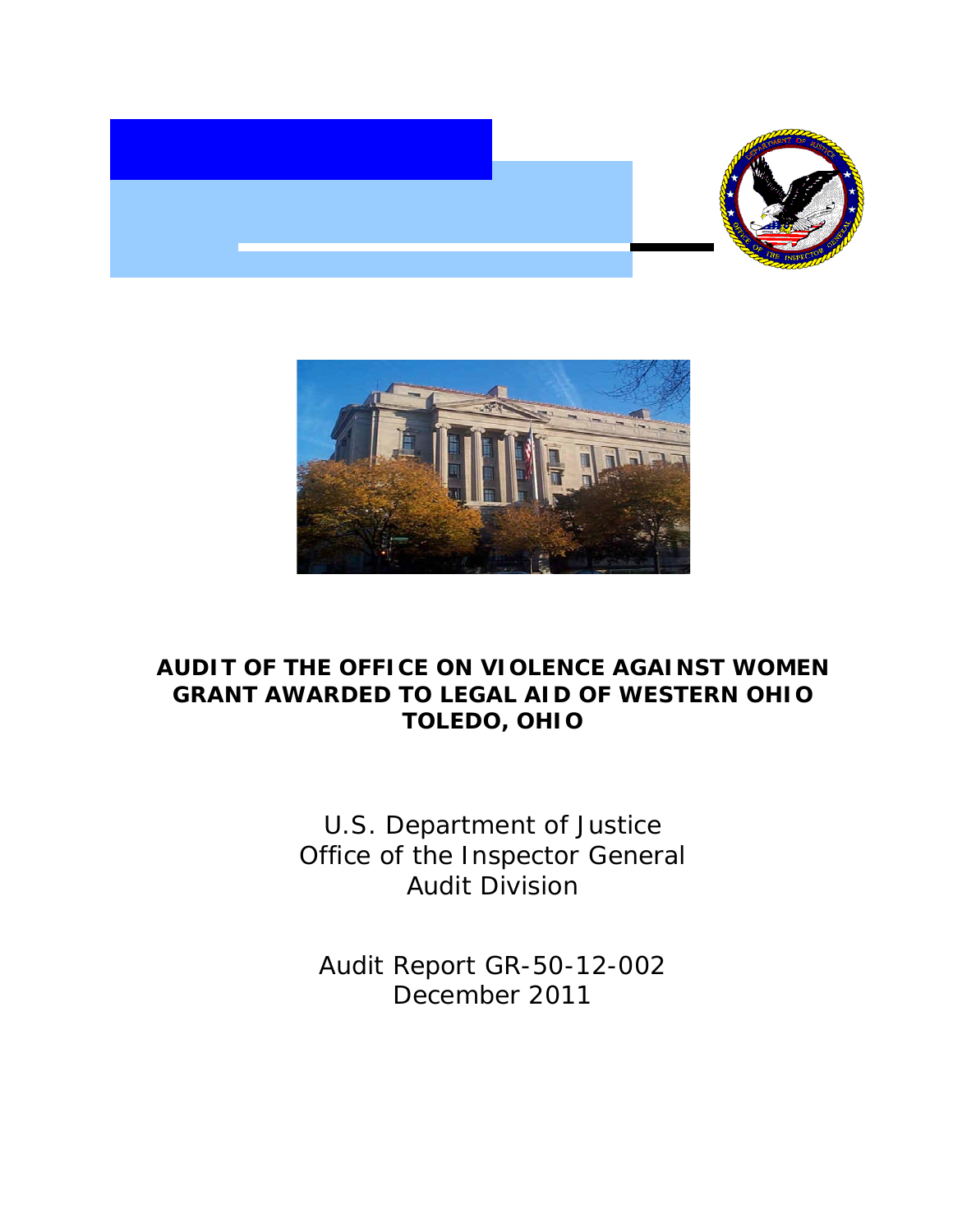# **AUDIT OF THE OFFICE ON VIOLENCE AGAINST WOMEN GRANT AWARDED TO LEGAL AID OF WESTERN OHIO TOLEDO, OHIO**

# **EXECUTIVE SUMMARY**

The Department of Justice (DOJ) Office of the Inspector General (OIG), Audit Division has completed an audit of the Legal Aid of Western Ohio, Incorporated (LAWO), grant awarded by the Office on Violence Against Women (OVW). The LAWO was awarded \$1,589,352 under grant number 2007-WR-AX-0031. The primary purpose of the grant was to provide funding for a rural domestic violence assistance project. The project's goal was to enhance victim safety for rural areas in cases of domestic violence, dating violence, sexual assault, stalking, and child sexual abuse by encouraging collaborative partnerships between criminal justice agencies, victim service providers, and community organizations who respond to these crimes. In addition, the project was to support the provision of services to the victims of such violence and encourage communities to work in coordination with each other to develop education and prevention strategies directed toward these issues.

The LAWO is a non-profit regional law firm that provides legal assistance in civil matters to help eligible low-income individuals and groups in western Ohio achieve self reliance, equal justice, and economic opportunity. The LAWO's services include legal advice, negotiation, litigation, and community education. In addition to these services, the LAWO coordinates special projects that serve victims of domestic violence, seniors, and migrant farm workers. The LAWO entered into an operating agreement with its affiliate, the Advocates for Basic Legal Equality, Incorporated (ABLE), to provide administrative services, including accounting, finance, human resources, information management, and resource development.

The LAWO previously received federal grant funding for a Family Justice Center (FJC), implementing a collaboration of nearly 60 partners among six neighboring counties in rural Northwest Ohio. Because of the success of the prior program, LAWO, along with over 50 agencies, including representatives from law enforcement, victim service advocates, prosecutors, judges, probation and parole officers, and community-based organizations came together as the Ohio Rural Collaborative to apply for the OVW Rural Domestic Violence, Dating Violence, Sexual Assault, Stalking, and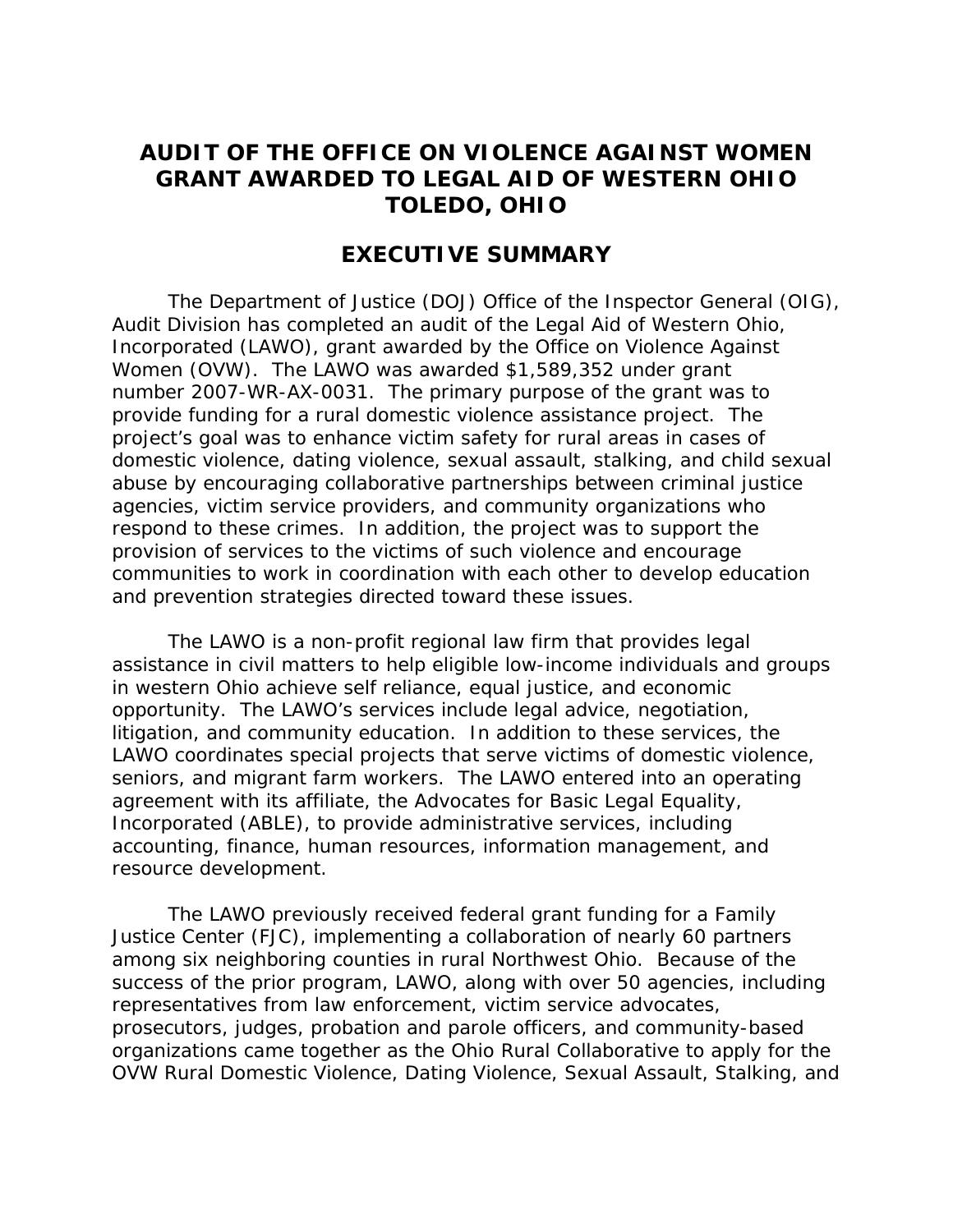Child Victimization Assistance Grant to expand the FJC collaboration and to help victims in additional rural counties.

The purpose of this audit was to determine whether reimbursements claimed for costs under the grant were allowable, supported, and in accordance with applicable laws, regulations, guidelines, and terms and conditions of the grant, and to determine program performance and accomplishments. The objective of our audit was to review performance in the following areas: (1) internal control environment; (2) drawdowns; (3) grant expenditures, including personnel costs and indirect costs; (4) budget management and control; (5) matching costs; (6) property management; (7) program income; (8) financial status and progress reports; (9) grant requirements; (10) program performance and accomplishments; and (11) monitoring of contractors and subgrantees. However, we determined that matching costs, property management, and program income were not applicable to this grant. As shown in Table 1 below, the LAWO was awarded \$1,589,352 in grant funds.

| <b>GRANT</b><br><b>AWARD</b> | <b>AWARD</b><br><b>START DATE</b> | <b>AWARD</b><br><b>END DATE</b> | <b>AWARD AMOUNT</b> |
|------------------------------|-----------------------------------|---------------------------------|---------------------|
| 2007-WR-AX-0031              | 09/01/2007                        | 08/31/2009                      | \$889,352           |
| Supplement 1                 | 09/01/2007 <sup>1</sup>           | 09/30/2011                      | 700,000             |
|                              |                                   | Total:                          | \$1,589,352         |

**Table 1. Office on Violence Against Women Grant Awarded to Legal Aid of Western Ohio, Incorporated**

Source: Office of Justice Programs

As of September 30, 2010, the grantee had recorded total grant expenditures of \$1,064,323 and had been reimbursed \$1,045,232. We performed detailed testing of grant transactions, including payroll, amounting to  $$573,561.<sup>2</sup>$  $$573,561.<sup>2</sup>$  $$573,561.<sup>2</sup>$  During the audit, we examined the LAWO's accounting records, supporting documentation, financial status reports, progress reports, and operating policies and procedures. In addition, we performed testing to determine if reimbursements claimed for costs under the grant were allowable, supported, and in accordance with applicable laws, regulations, guidelines, and terms and conditions of the grant. We also

<span id="page-2-1"></span><sup>1</sup> <sup>1</sup> The supplemental award was received on September 25, 2009, but the project and budget periods were backdated to the beginning of the grant on September 1, 2007.

<span id="page-2-0"></span> $2$  LAWO did not charge all of the program costs to the grant. We reviewed four program transactions totaling \$6,568 that were not charged to the grant. The remaining transactions tested were either partially or fully charged to the grant.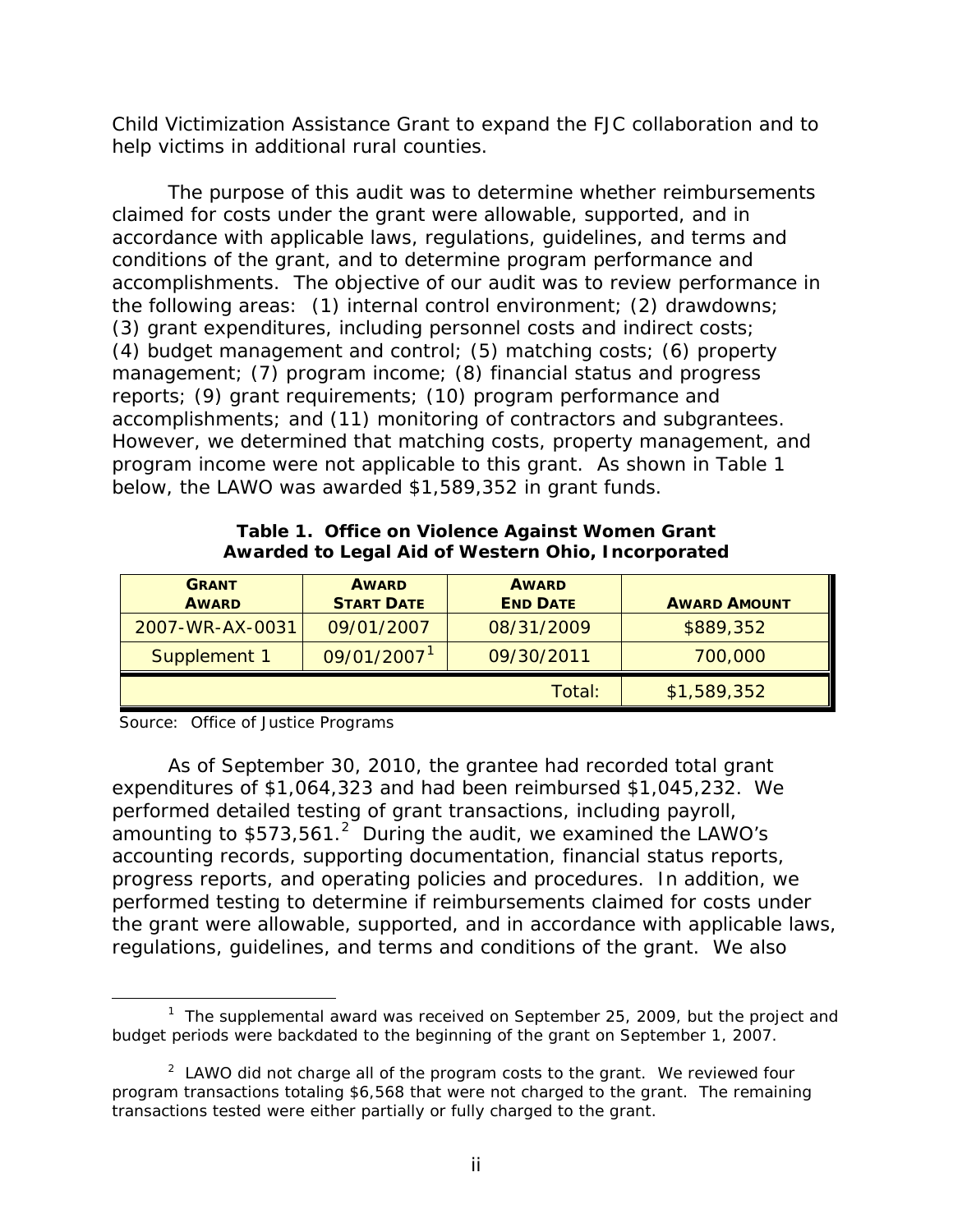reviewed progress reports and supporting documentation to assess program performance and accomplishments. In brief, we found:

- Internal control weaknesses related to the timeliness of bank reconciliations performed by ABLE and lack of follow-up action by ABLE on outstanding checks.
- Adjusting journal entries to charge the grant for payroll and fringe benefit costs were not posted promptly to the grant records by ABLE, and these entries were not reviewed and approved by ABLE management on a timely basis.
- Because ABLE did not always post the payroll journal entries timely, the grantee's Financial Status Reports did not reconcile to the official accounting records. However, ABLE maintained summary spreadsheets and documentation that supported expenditures identified on the Financial Status Reports. Generally, we were able to confirm the accuracy of the FSRs by using the summary spreadsheets.

As a result of the weaknesses identified above, we determined that LAWO did not adequately monitor its affiliate and relied upon ABLE to perform duties in accordance with its stated policies and procedures. These items are discussed in detail in the Findings and Recommendations section of the report. Our audit objectives, scope, and methodology are discussed in Appendix I.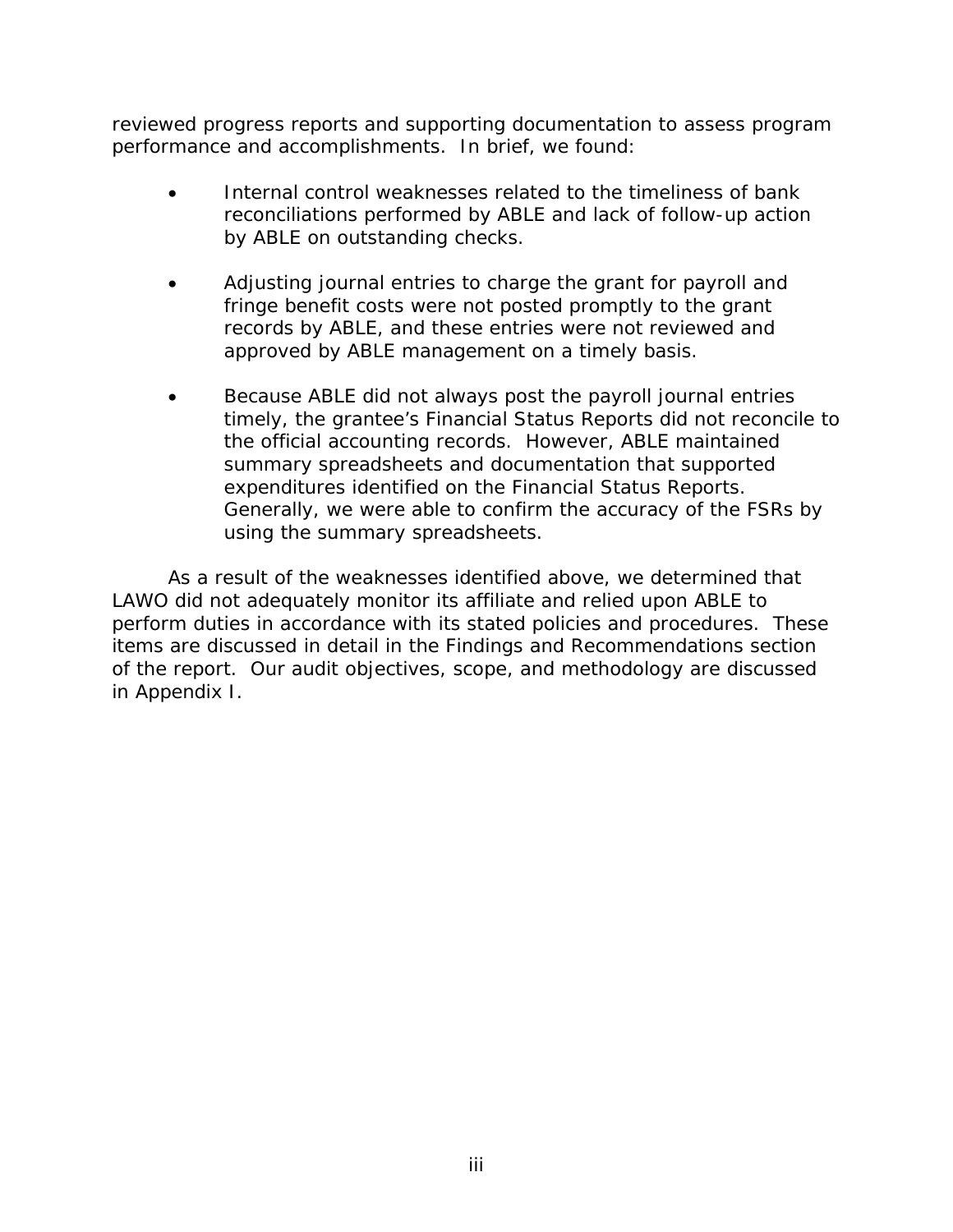# **TABLE OF CONTENTS**

| <b>INTRODUCTION</b>                                                                                     |
|---------------------------------------------------------------------------------------------------------|
|                                                                                                         |
|                                                                                                         |
|                                                                                                         |
|                                                                                                         |
|                                                                                                         |
|                                                                                                         |
|                                                                                                         |
|                                                                                                         |
|                                                                                                         |
|                                                                                                         |
|                                                                                                         |
|                                                                                                         |
|                                                                                                         |
|                                                                                                         |
|                                                                                                         |
| APPENDIX I - OBJECTIVES, SCOPE, AND METHODOLOGY  17                                                     |
|                                                                                                         |
| APPENDIX III - OFFICE ON VIOLENCE AGAINST WOMEN RESPONSE  23                                            |
| APPENDIX IV - OFFICE OF THE INSPECTOR GENERAL ANALYSIS AND<br>SUMMARY OF ACTIONS NECESSARY TO CLOSE THE |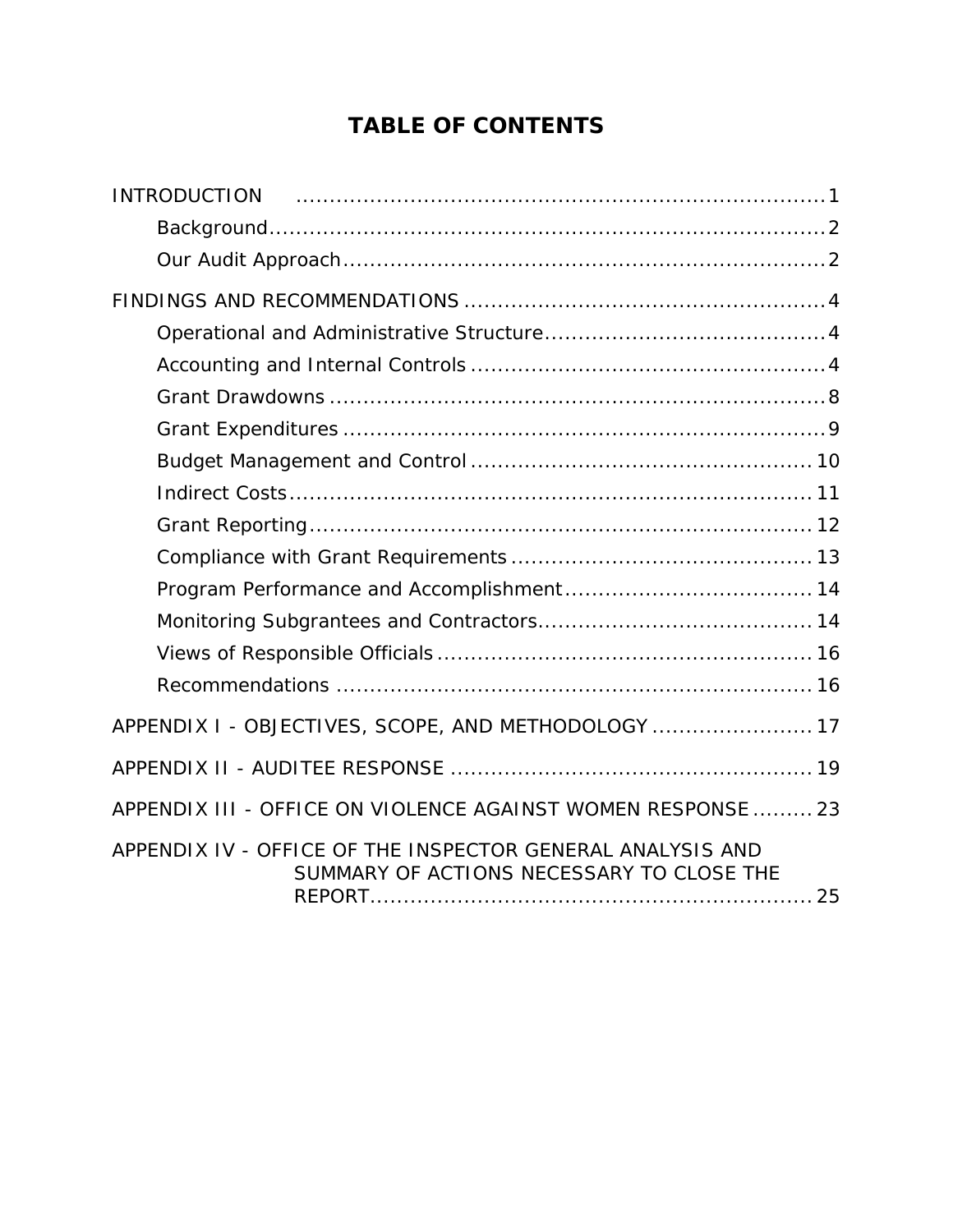# **INTRODUCTION**

<span id="page-5-0"></span>The Department of Justice (DOJ) Office of the Inspector General (OIG), Audit Division has completed an audit of the Legal Aid of Western Ohio, Incorporated (LAWO), grant awarded by the Office on Violence Against Women (OVW). The LAWO was awarded \$1,589,352 under grant number 2007-WR-AX-0031. The primary purpose of the grant was to provide funding for a rural domestic violence assistance project. The project's goal was to enhance victim safety for rural areas in cases of domestic violence, dating violence, sexual assault, stalking, and child sexual abuse by encouraging collaborative partnerships between criminal justice agencies, victim service providers, and community organizations who respond to these crimes. In addition, the program supports the provision of services to the victims of such violence and encourages communities to work in coordination with each other to develop education and prevention strategies directed toward these issues.

The purpose of this audit was to determine whether reimbursements claimed for costs under the grant were allowable, supported, and in accordance with applicable laws, regulations, guidelines, and terms and conditions of the grant, and to determine program performance and accomplishments. The objective of our audit was to review performance in the following areas: (1) internal control environment; (2) drawdowns; (3) grant expenditures, including personnel costs and indirect costs; (4) budget management and control; (5) matching costs; (6) property management; (7) program income; (8) financial status and progress reports; (9) grant requirements; (10) program performance and accomplishments; and (11) monitoring of contractors and subgrantees. However, we determined that matching costs, property management, and program income were not applicable to this grant. As shown in Table 2 below, the LAWO was awarded \$1,589,352 in grant funds.

| <b>GRANT</b><br><b>AWARD</b> | <b>AWARD</b><br><b>START DATE</b> | <b>AWARD</b><br><b>END DATE</b> | <b>AWARD AMOUNT</b> |
|------------------------------|-----------------------------------|---------------------------------|---------------------|
| 2007-WR-AX-0031              | 09/01/2007                        | 08/31/2009                      | \$889,352           |
| Supplement 1                 | 09/01/2007 <sup>3</sup>           | 09/30/2011                      | 700,000             |
|                              |                                   | Total:                          | \$1,589,352         |

**Table 2. Office on Violence Against Women Grant Awarded to Legal Aid of Western Ohio, Incorporated**

Source: Office of Justice Programs

<span id="page-5-1"></span><sup>1</sup>  $3$  The supplemental award was received on September 25, 2009, but the project and budget periods were backdated to the beginning of the grant on September 1, 2007.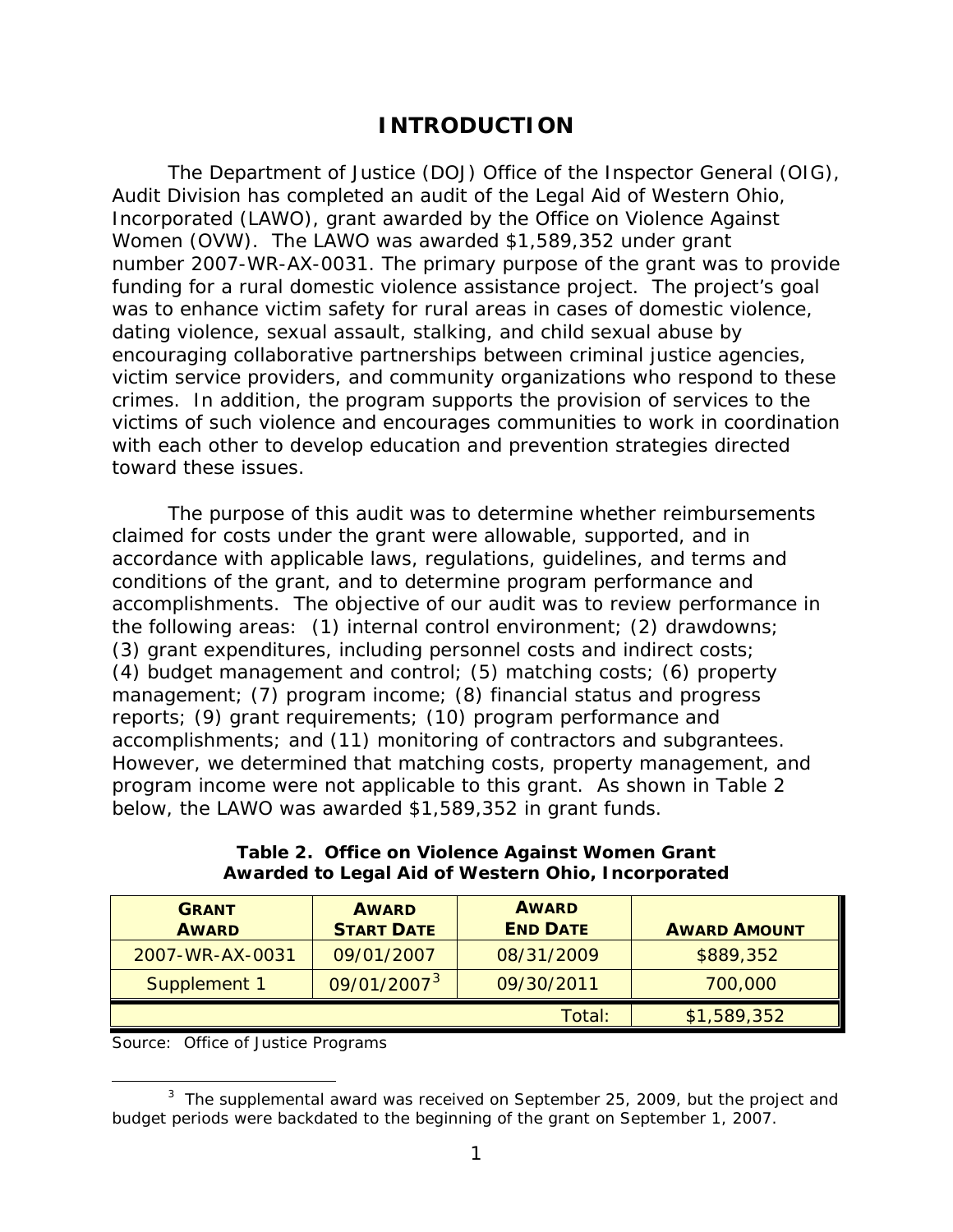### <span id="page-6-0"></span>**Background**

The LAWO is a non-profit regional law firm with offices in eight Ohio cities. It provides legal assistance in civil matters to help eligible low-income individuals and groups in western Ohio achieve self reliance, equal justice, and economic opportunity. These services include legal advice, negotiation, litigation, and community education. In addition, the LAWO coordinates special projects to serve victims of domestic violence, seniors, and migrant farm workers.

The LAWO previously received federal grant funding for a Family Justice Center (FJC), implementing a collaboration of nearly 60 partners among six neighboring counties in rural Northwest Ohio. Because of the success of the prior program, LAWO, along with over 50 agencies, including representatives from law enforcement, victim service advocates, prosecutors, judges, probation and parole officers, and community-based organizations came together as the Ohio Rural Collaborative to apply for the OVW Rural Domestic Violence, Dating Violence, Sexual Assault, Stalking, and Child Victimization Assistance Grant to expand the FJC collaboration and to help victims in additional rural counties.

## <span id="page-6-1"></span>**Our Audit Approach**

We tested compliance with what we consider the most important conditions of the grant. Unless otherwise stated in our report, the criteria we audit against are contained in the Office of Justice Program's (OJP) *Financial Guide*, grant award documents, and relevant Office of Management and Budget (OMB) Circulars/Code of Federal Regulations (CFR).<sup>[4](#page-6-2)</sup> We tested the LAWO's:

- **Accounting and Internal Controls** to determine whether the grantee had sufficient accounting and internal controls to identify and report expenditures and reimbursements.
- **Grant Drawdowns** to determine whether grant drawdowns were adequately supported and if the grantee was managing grant receipts in accordance with federal requirements.

<span id="page-6-2"></span> $\overline{a}$  $4$  According to special condition number one for this award, the grant recipient agreed to comply with the financial and administrative requirements set forth in the current edition of the *OJP Financial Guide*. The *OJP Financial Guide* serves as a reference manual assisting award recipients in their fiduciary responsibility to safeguard grant funds and ensure that funds are used appropriately and within the terms and conditions of the award.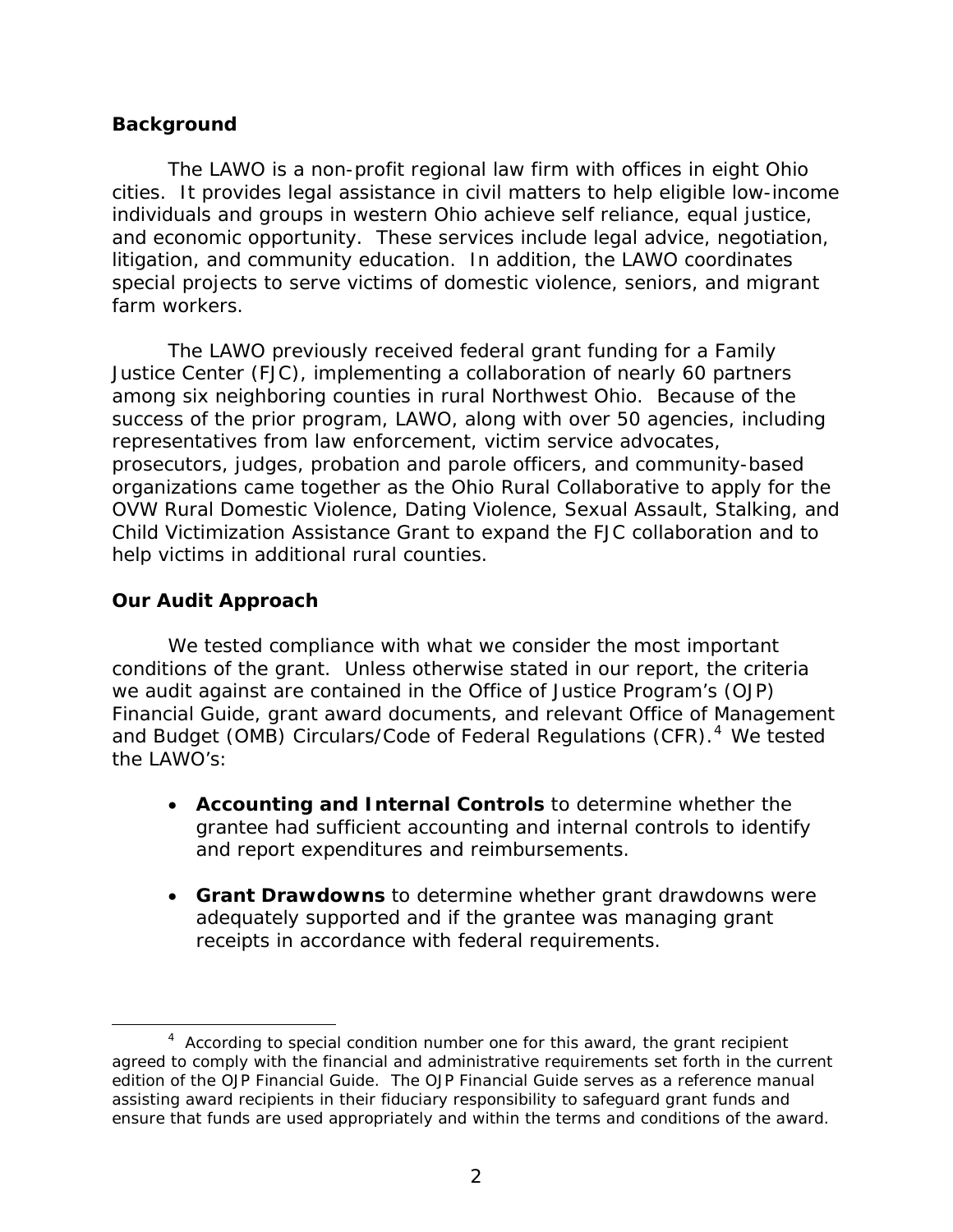- **Grant Expenditures** to determine the accuracy and allowability of costs charged to the grant.
- **Budget Management and Control** to determine the amounts budgeted and the actual costs for each approved cost category and to determine if the grantee deviated from the approved budget, and if so, if the grantee received the necessary approval.
- **Financial Status and Progress Reports** to determine if the required reports were submitted on time and accurately reflected grant activity.
- **Accomplishment of Grant Requirements and Objectives** to determine whether the grantee met or is capable of meeting the grant objectives and whether the grantee collected data and developed performance measures to assess accomplishment of the intended objectives.
- **Monitoring of Contractors** to determine if contractors were used and if so, to assess compliance with laws, regulations, or guidelines that require contractor monitoring by the grantee.

We also performed limited work and confirmed that the LAWO did not generate or receive program income, did not purchase any property with grant funds, and was not required to contribute any local matching funds. We therefore performed no testing in these areas.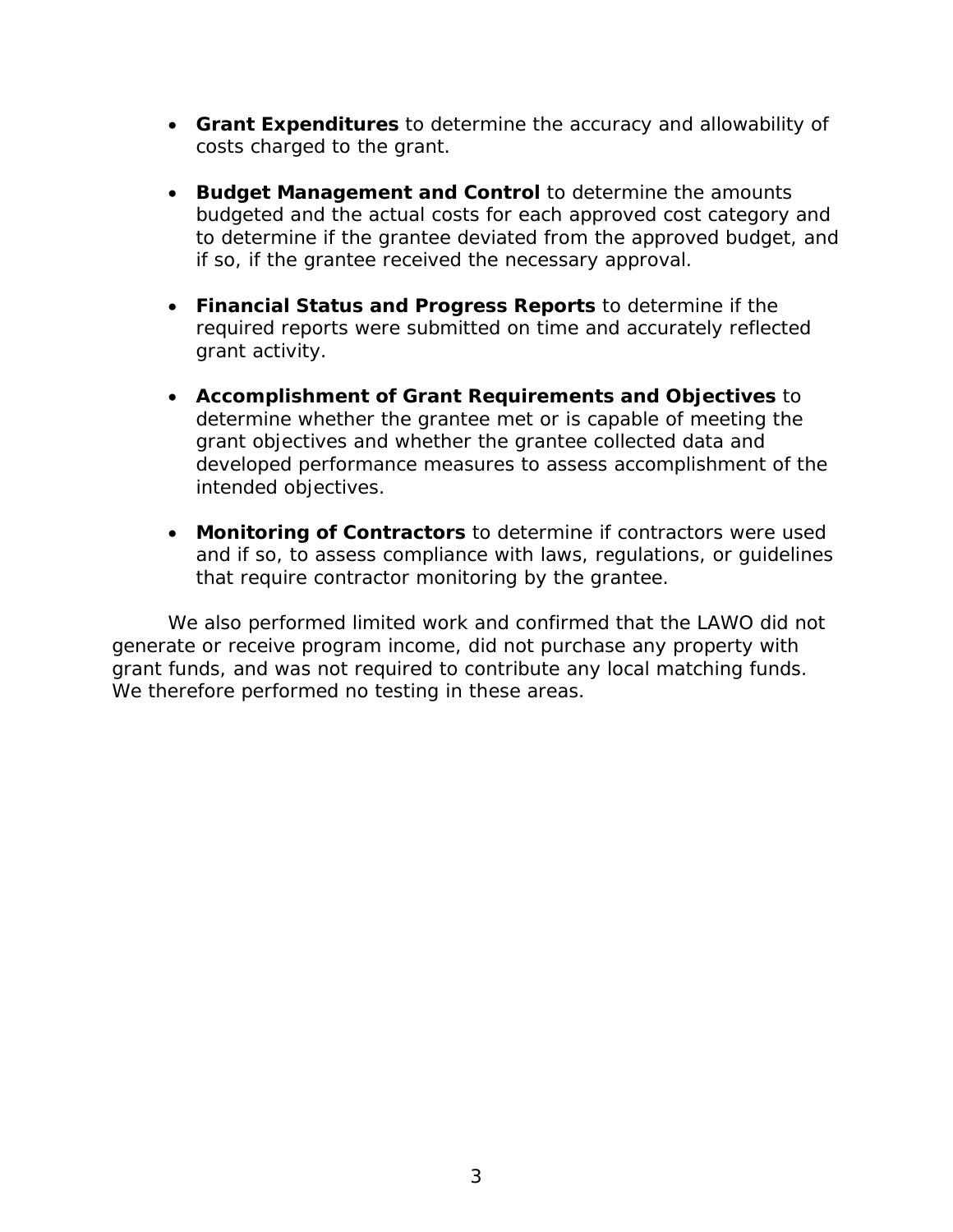# **FINDINGS AND RECOMMENDATIONS**

<span id="page-8-0"></span>We determined that the LAWO was accomplishing and making adequate progress in fulfilling the objectives of the grant. However, our audit revealed several internal control weaknesses and accounting issues at Advocates for Basic Legal Equality, Incorporated (ABLE), the affiliate that provided accounting and other financial services for the grantee. We found that ABLE did not promptly post adjusting journal entries to record payroll costs in the grant ledgers, failed to timely perform and approve bank reconciliations, and did not take follow-up action on outstanding checks. In addition, LAWO's Financial Status Reports (FSR) did not reconcile to the official accounting records; however, ABLE maintained summary spreadsheets and documentation that supported expenditures listed on the FSRs it filed on behalf of LAWO. Therefore, it appears LAWO did not adequately monitor its affiliate and relied upon ABLE to perform its duties in accordance with stated policies and procedures.

### <span id="page-8-1"></span>**Operational and Administrative Structure**

The Executive Director of LAWO who is located in Toledo, Ohio, monitored the operational and financial aspects of LAWO and signed checks over a specific dollar amount. LAWO also designated an employee as the Regional Domestic Violence Coordinator who stated that her role was to ensure that the grant objectives were being met and to oversee the contractors and subgrantees. This individual was budgeted in the grant as a full-time position devoted to grant-related activities.

The LAWO entered into an operating agreement with ABLE to provide administrative services, including accounting, finance, human resources, information management, and resource development. ABLE personnel maintained the official accounting records for the project and summary spreadsheets for the grant, tracked the grant budget, compiled and processed invoices to support drawdown requests, requested drawdowns of funds from OJP, performed the bank reconciliations, and prepared and submitted the Financial Status Reports. In addition, ABLE coordinated with LAWO to prepare the categorical assistance progress reports.

#### <span id="page-8-2"></span>**Accounting and Internal Controls**

According to the *OJP Financial Guide*, grant recipients are required to establish and maintain accounting and internal control systems to accurately account for funds awarded to them. The recipient is also responsible for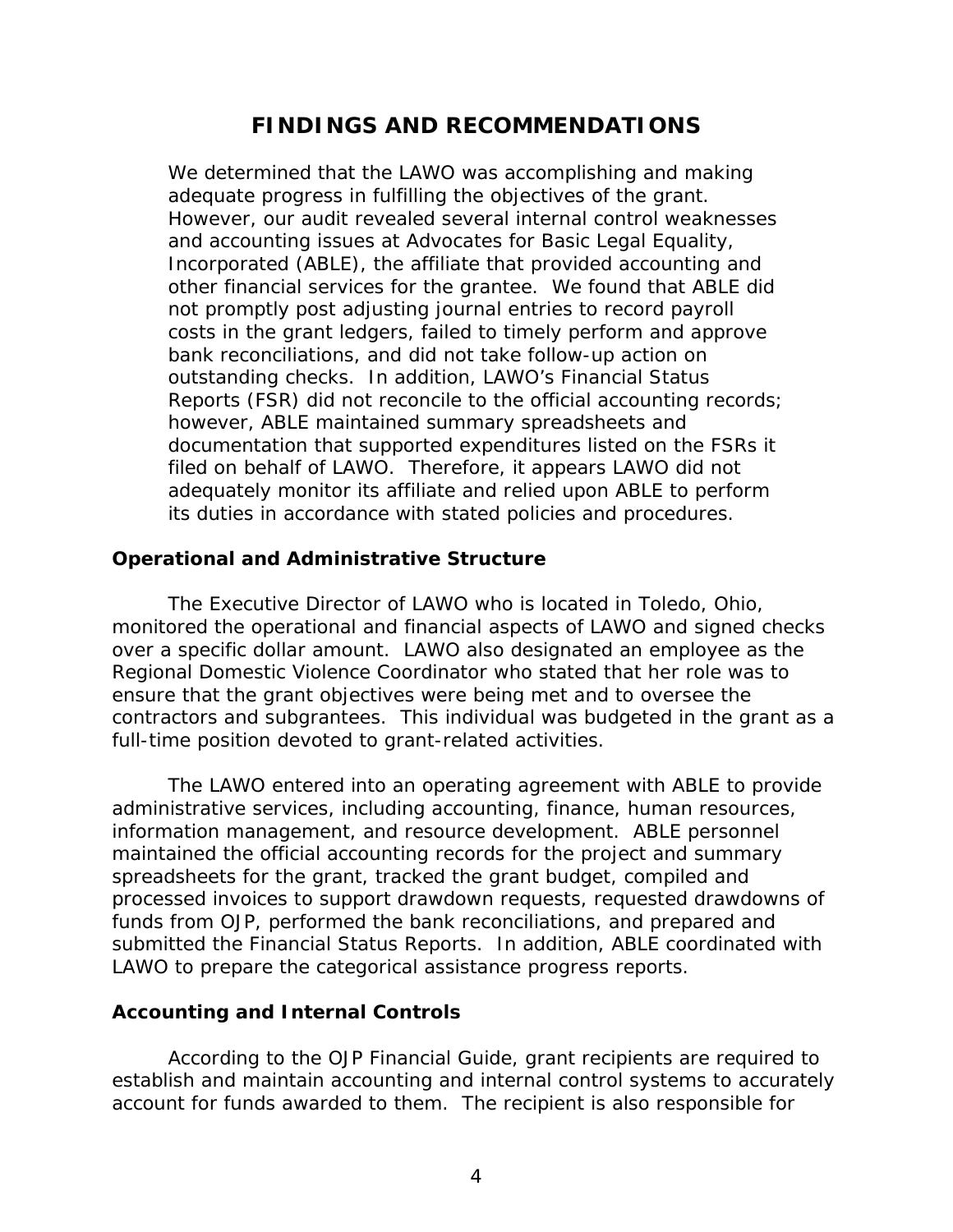ensuring that an adequate system of accounting and internal controls exists for each of its sub-recipients.

We reviewed LAWO's and ABLE's most recent Single Audit Reports to determine whether there were any material weaknesses that could affect the grant. We also interviewed ABLE employees responsible for areas such as payroll, purchasing, and accounts payable, and we observed accounting activities to further assess risk. We found that staff included experienced and qualified personnel, there was active communication among staff and management, the organization experienced relatively low turnover, financial duties were properly segregated, and the operating procedures were formally documented. Based on our observations and information obtained, we concluded that ABLE's control environment was generally adequate. However, we identified weaknesses related to the staff's adherence to prescribed procedures as related to the timeliness and review of bank reconciliations, follow-up on outstanding checks, and the posting, review, and approval of journal entries. These deficiencies are detailed in the sections below.

### *Single Audit*

According to OMB Circular A-133 (codified at 28 CFR Parts 66 and 70), recipients of federal funds are required to perform a Single Audit annually if they expend more than \$500,000 in federal funds in any year. 28 CFR Parts 66 and 70 also require that Single Audits be completed no more than 9 months after the end of the fiscal year (FY). LAWO's FY ends on December 31 and we found that the FY 2009 Single Audit report was issued timely in April 2010.

We reviewed the FY 2008 and FY 2009 Single Audit reports and found that LAWO complied with the requirements of the laws, regulations, contracts, and grants that were applicable to each of its major federal programs during the audit periods. Moreover, the Single Audit report did not identify any material internal control deficiencies. Additionally, because it performs the accounting functions for LAWO, we also reviewed ABLE's 2009 Single Audit report and there were no relevant findings in that report.

### *Financial Management System*

ABLE's accounting system segments the chart of accounts by Grantor and office location and had the ability to track LAWO's expenditures and the receipt of grant funds by grant program. In addition, ABLE maintained summary spreadsheets to track the actual program expenditures chargeable to the grant. An ABLE official explained that LAWO staff recorded their time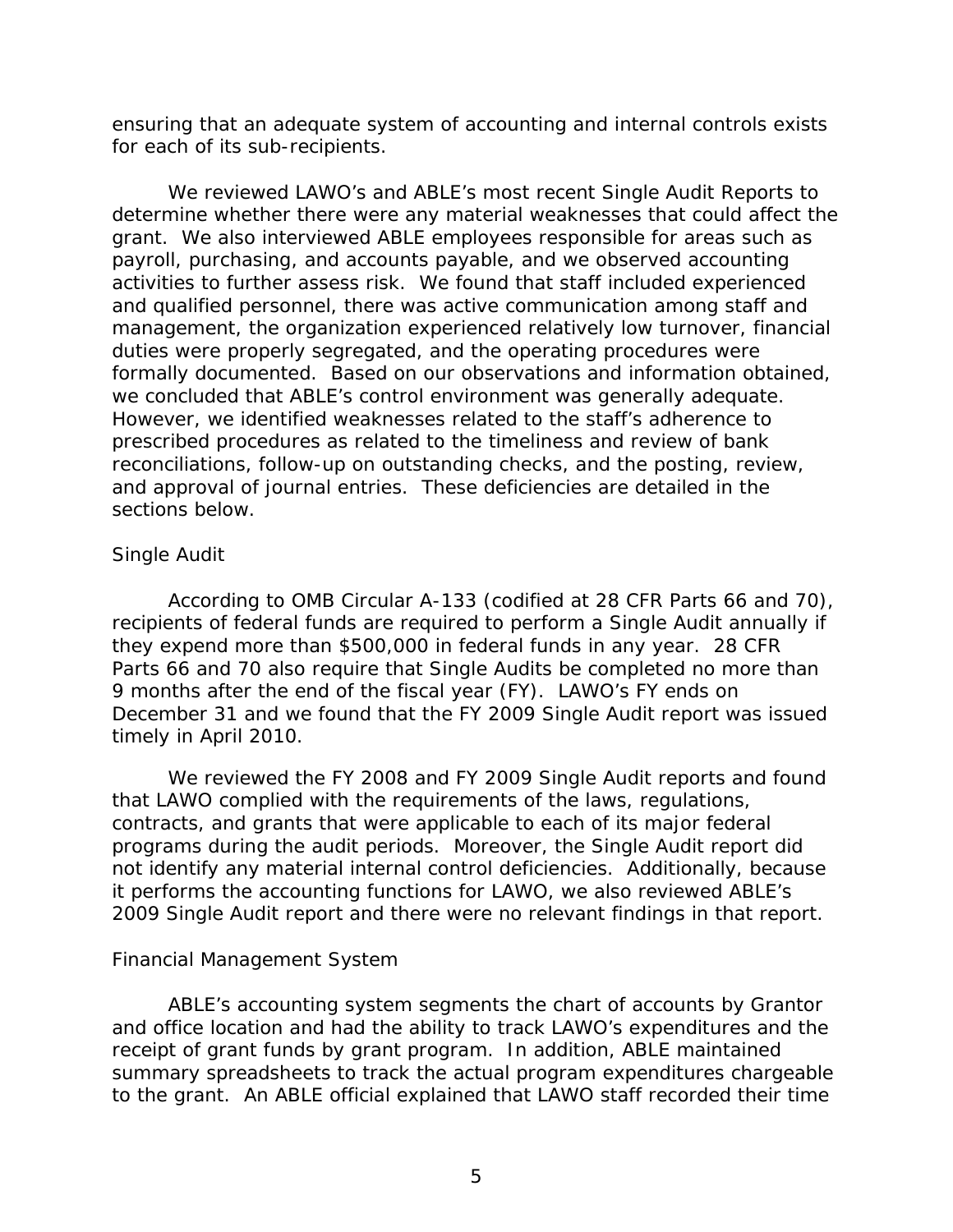worked on each grant into a case management system, and this information was subsequently entered into the payroll system. Then, because the systems were not integrated, payroll expenses related to the grant were manually calculated based on the percentage of time employees worked on the grant and the totals were then transferred from the general payroll expense account to the appropriate grant ledger accounts via journal entries. The official further stated that LAWO recognizes that the best accounting practice is to record the payroll expense in the general and individual grant ledgers contemporaneously with the payment of each payroll. However, limited administrative staff and software resources have prevented ABLE from implementing this practice. At the time of our review, LAWO was working with payroll service providers to design and implement a more integrated payroll general ledger system.

#### *Accounting Records*

According to the *OJP Financial Guide*, grant recipients are required to establish and maintain accounting and internal control systems to account accurately for funds awarded to them. Further, the accounting system should ensure, among other things, the identification and accounting for receipt and disposition of all funds, funds applied to each budget category included in the approved award, and non-federal matching contributions.

We found that the format of the grant ledgers complied with federal guidelines including specific identification of transactions and categories and included ledgers for all costs related to the rural domestic violence project, not just those chargeable to the grant. However, we determined that ABLE was not always prompt in posting the adjusting journal entries to transfer payroll expenditures from the general ledger to the grant ledgers. Moreover, these adjusting journal entries were not always reviewed and approved by management on a timely basis. For example, attorney salary charges for all of 2008, which totaled \$176,531, were entered into the grant ledger via a single journal entry made on December 31, 2008. Further, according to ABLE and LAWO's payroll procedures, journal entries are to be approved by the Chief Financial Officer (CFO) prior to execution. However, there was no evidence that the CFO ever reviewed or approved this transaction.

Although the grant ledgers were not current and included project costs not chargeable to the grant, ABLE maintained summary spreadsheets that reflected the actual costs chargeable to the grant. These summary spreadsheets, created from invoices and the payroll allocation calculations for this grant, showed expenditures for the period and cumulatively by budget category. The detailed documents supporting the summary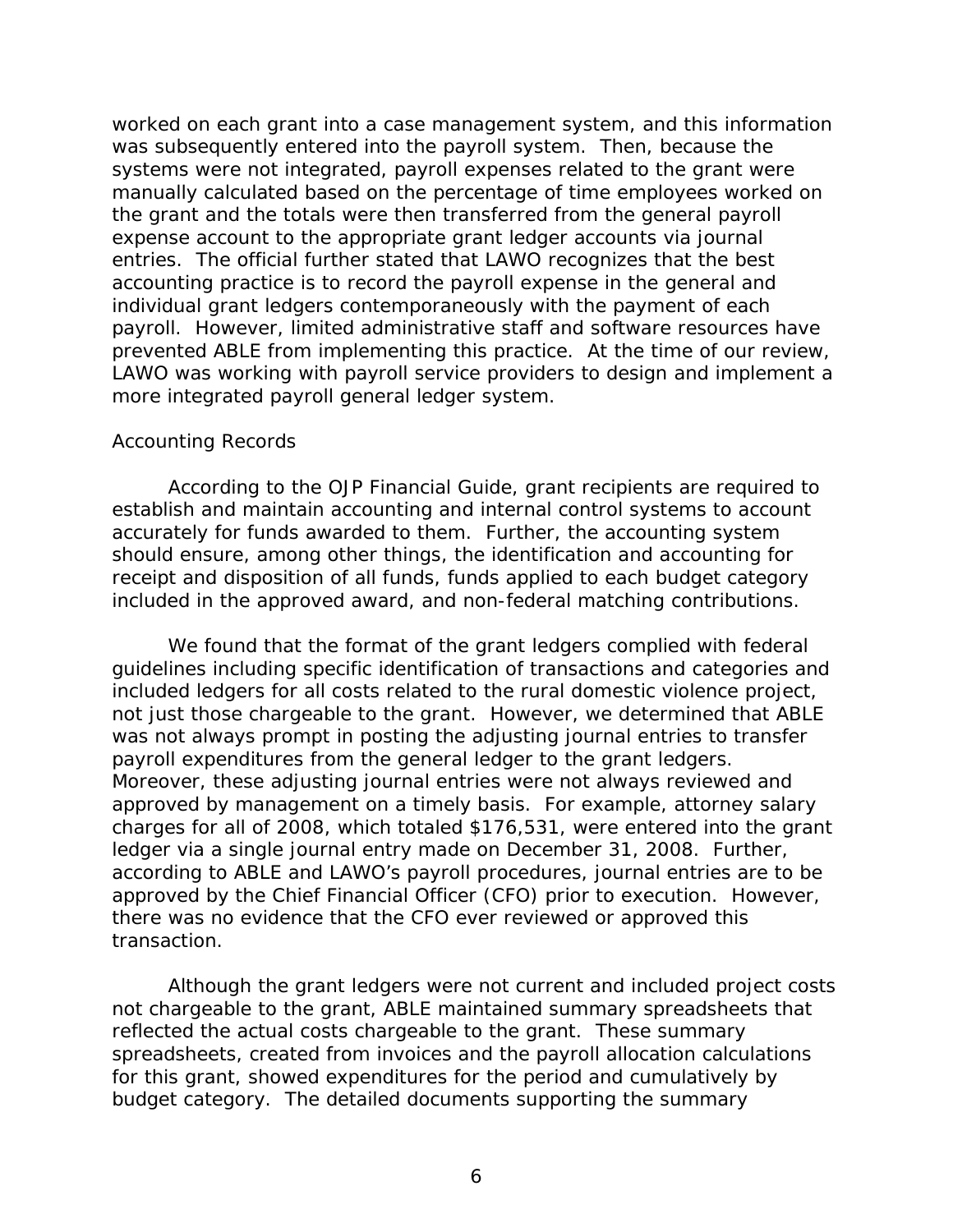spreadsheets included the time records showing the percentage of time each individual worked on the grant, the calculations for the percentage of each person's salary and fringe benefits chargeable to the grant, and information about other grant-related expenses incurred, such as invoices from contractors and travel costs. Copies of the spreadsheet and detailed support were attached to a monthly invoice that was submitted to LAWO for review and certification prior to requesting reimbursement from OJP. We compared the information shown on the spreadsheets to the totals calculated from the supporting documentation and determined that the summary spreadsheets accurately reflected grant expenditures through September 30, 2010. ABLE prepared LAWO's requests for reimbursement and the Financial Status Reports based on information contained in these summary spreadsheets.

#### *Bank Reconciliations*

According to ABLE and LAWO's fiscal policies and procedures, all bank statements must be reconciled monthly within 30 days of receipt. The Controller or Assistant Controller is to perform the bank reconciliation and provide it to the CFO for review and verification of accuracy. The CFO should then initial and date the reconciliation. Further, checks that have been outstanding in excess of 120 days should be voided and written off. We believe that these procedures, when implemented, constitute a good internal control.

We reviewed two monthly bank reconciliations and noted they had not been performed in a timely manner. Specifically, we found that the bank statements dated January 31, 2009, and January 31, 2010, were not reconciled until May 4, 2009, and April 26, 2010, respectively. Although we did not notice any unusual withdrawals or re-deposits on these bank statements, we found that ABLE had not followed up on 47 outstanding checks that were more than 120 days old. Some checks were outstanding for more than 2 years.

We discussed our observations with ABLE Accounting Department personnel who explained that LAWO's checks are void after 90 days. Additionally, we obtained a copy of a check and noted that this statement was imprinted on its face. The official acknowledged that they were behind in voiding and writing off the checks in the records and planned to make the necessary entries. We recommend that LAWO develop and implement procedures to ensure that the bank reconciliations performed by ABLE are performed and reviewed timely and appropriate action is taken on outstanding checks.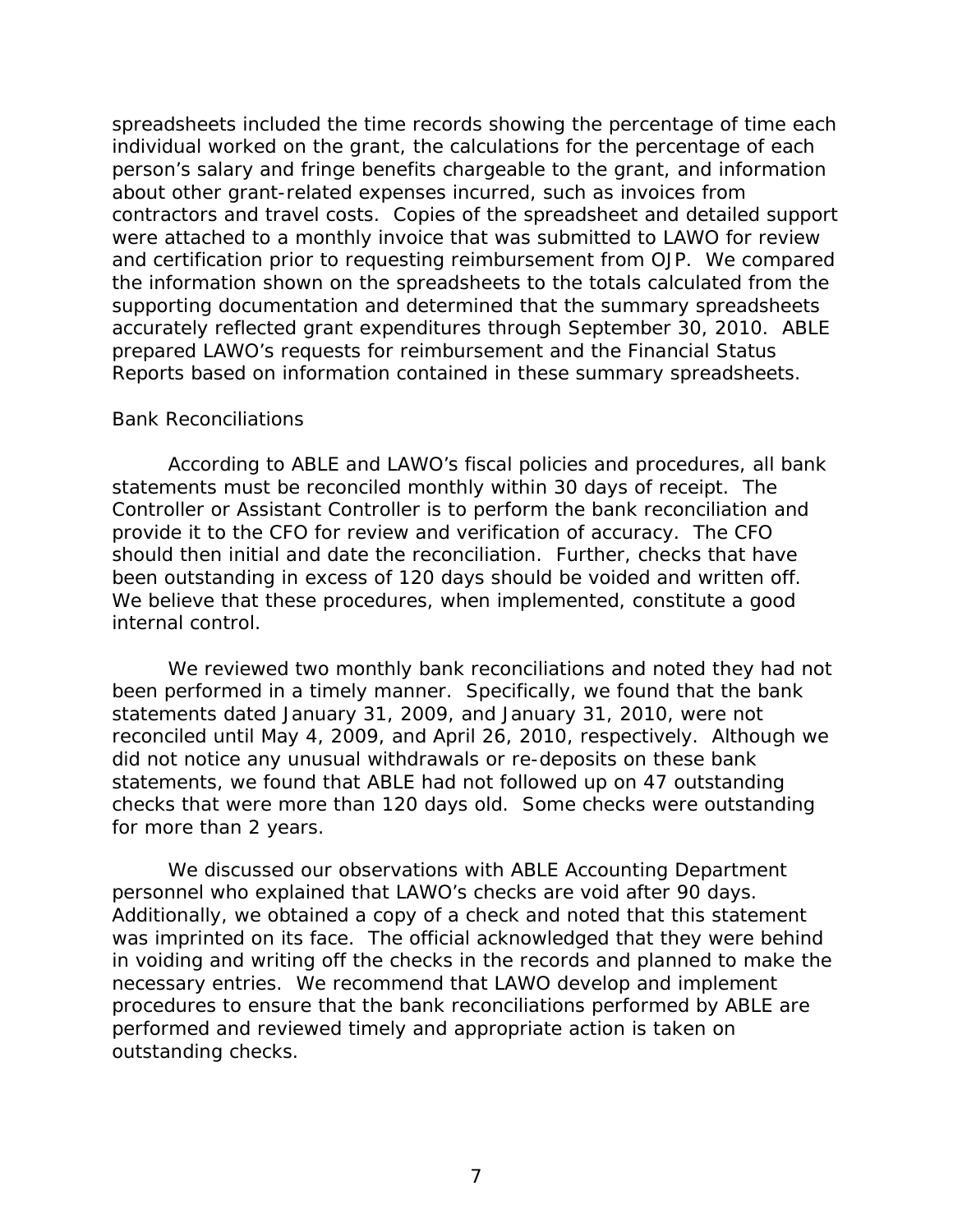#### <span id="page-12-0"></span>**Grant Drawdowns**

The *OJP Financial Guide* establishes methods under which the awarding agency makes payments to grantees. The methods and procedures for payment established by the federal government are designed to minimize the time elapsed between the transfer of funds by the government and the disbursement of funds by the grantee. Recipients should time drawdown requests to ensure that federal cash on hand is the minimum needed to pay for actual or anticipated costs within 10 days.

OVW awarded \$1,589,352 for grant number 2007-WR-AX-0031 with one supplement, and LAWO had drawn down a total of \$1,045,232 as of September 30, 2010. Based on interviews with ABLE personnel, we determined that drawdowns were requested on a reimbursement basis and were based upon the summary spreadsheets, which included both nonpersonnel and personnel expenditures.

We compared drawdowns to grant expenditures as recorded in the summary spreadsheets through September 30, 2010, and determined that grant drawdowns coincided with expenditures and were requested after the funds had been expended. Therefore, LAWO did not have excess cash on hand and drawdowns were in accordance with the *OJP Financial Guide*. Table 3 illustrates our comparison of grant drawdowns and expenditures by calendar quarter for the quarters ending March 31, 2009, through September 30, 2010. As shown in the table below, there is a \$19,090 difference in the last quarter. This occurred because the grantee had not requested reimbursement for these expenses as of September 30, 2010.

|                         |                               |                               | <b>REIMBURSEMENTS</b> |
|-------------------------|-------------------------------|-------------------------------|-----------------------|
| <b>CALENDAR QUARTER</b> | <b>QUARTERLY AMOUNT DRAWN</b> | <b>GRANT EXPENDITURES PER</b> | <b>IN EXCESS OF</b>   |
| <b>ENDING DATE</b>      | DOWN PER OJP                  | <b>SUMMARY SPREADSHEETS</b>   | <b>EXPENDITURES</b>   |
| 03/31/09                | \$95,273                      | \$95,273                      | \$0                   |
| 06/30/09                | 90,159                        | 90,159                        | O                     |
| 09/30/09                | 110,645                       | 110,645                       | 0                     |
| 12/31/09                | 123,568                       | 123,568                       | 0                     |
| 03/31/10                | 45,463                        | 45,463                        | 0                     |
| 06/30/10                | 65,449                        | 65,449                        | 0                     |
| 09/30/10                | 44,967                        | 64,057                        | (19,090)              |

**Table 3. Comparison of Grant Drawdowns to Expenditures**

Source: Office of Justice Programs and LAWO records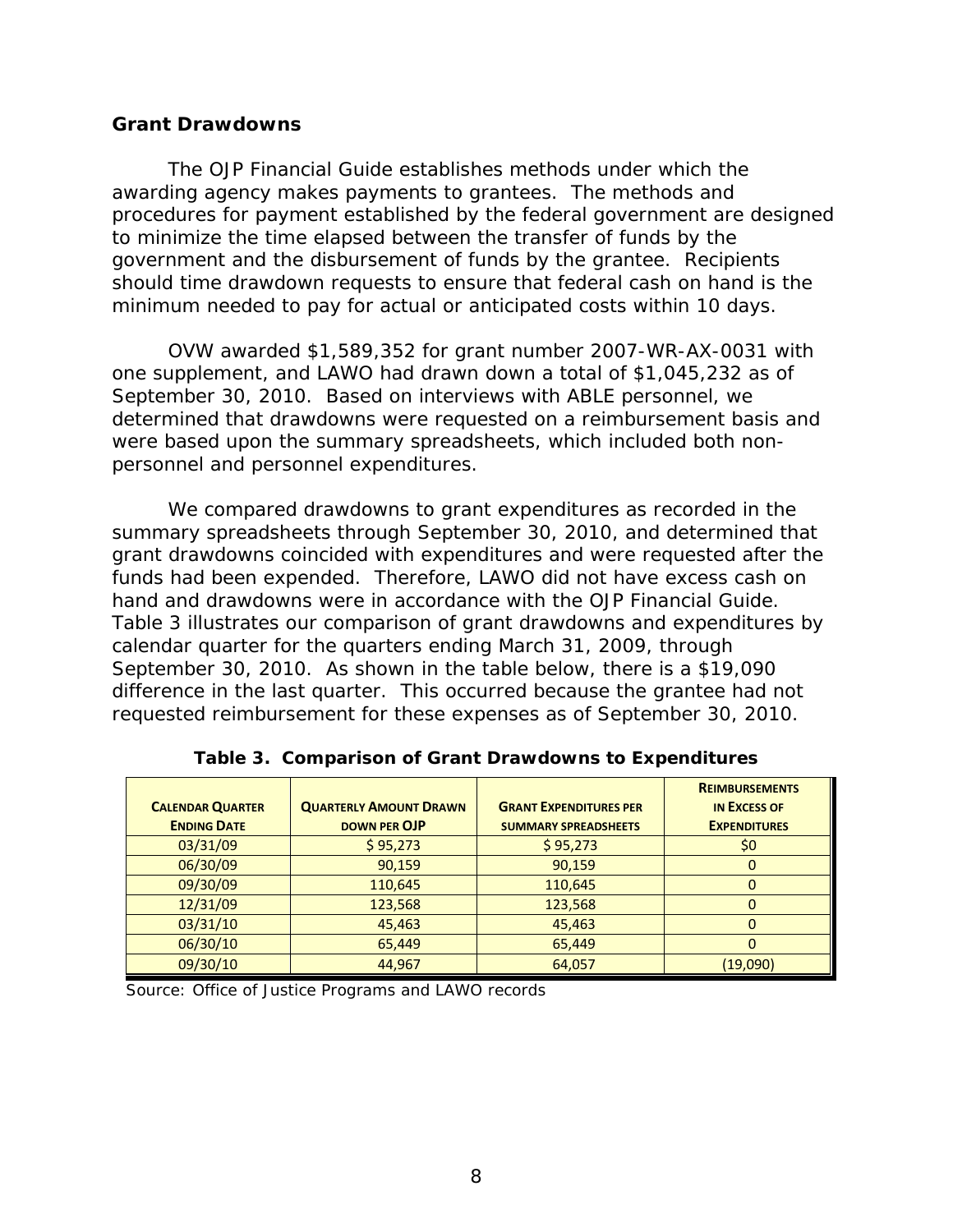#### <span id="page-13-0"></span>**Grant Expenditures**

The *OJP Financial Guide* serves as a reference manual assisting award recipients in their fiduciary responsibility to safeguard grant funds and ensure that funds are used appropriately and within the terms and conditions of the award. By accepting the OVW award and in accordance with special condition number one of the grant award, LAWO agreed to comply with the financial and administrative requirements as set forth in the current edition of the *OJP Financial Guide*.

To determine the accuracy and allowability of costs charged to the grant, we reviewed a sample of personnel and non-personnel expenditures such as travel, supplies, and contractor expenses that were paid with grant funds. We also examined a sample of salary and fringe benefit costs charged to the grant. In total, we reviewed \$573,561, or approximately [5](#page-13-1)4 percent of the amount expended through the end of September 2010.<sup>5</sup> Because the summary spreadsheets did not contain the expenditure details, we used the grant ledgers to select our sample. Our results are detailed below.

#### *Personnel*

Personnel costs represented the largest category of grant expenditures incurred by LAWO. The personnel costs LAWO charged to the grant consisted of salaries and fringe benefits for the attorneys and paralegals who provided legal assistance to project clients. According to the grant ledgers, the LAWO expended a total of \$605,229 for the salaries and fringe benefits for attorneys and paralegals working on the Rural Domestic Violence project. However, per the summary spreadsheets, only \$570,793 was charged to the grant through September 30, 2010.

We judgmentally selected and examined payroll expenditures totaling \$330,722 and this included six non-consecutive pay periods and several adjusting journal entries. We reviewed these expenditures to determine whether costs charged to the grant for wages and fringe benefits were accurately computed, properly allocated to the grant, and adequately supported. We reviewed time records, detailed payroll records, invoices and detailed support. Each staff member was responsible for recording in LAWO's case management system the hours they worked on each grant and this formed the basis of the payroll expense invoiced to the grant. We were told that ABLE's Controller analyzed the time reported by each staff member

<span id="page-13-1"></span> $\frac{1}{5}$  $5$  LAWO did not charge all costs recorded in the program ledger to the grant. We reviewed four transactions totaling \$6,568 that were not charged to the grant. The remaining transactions tested were either partially or fully charged to the grant.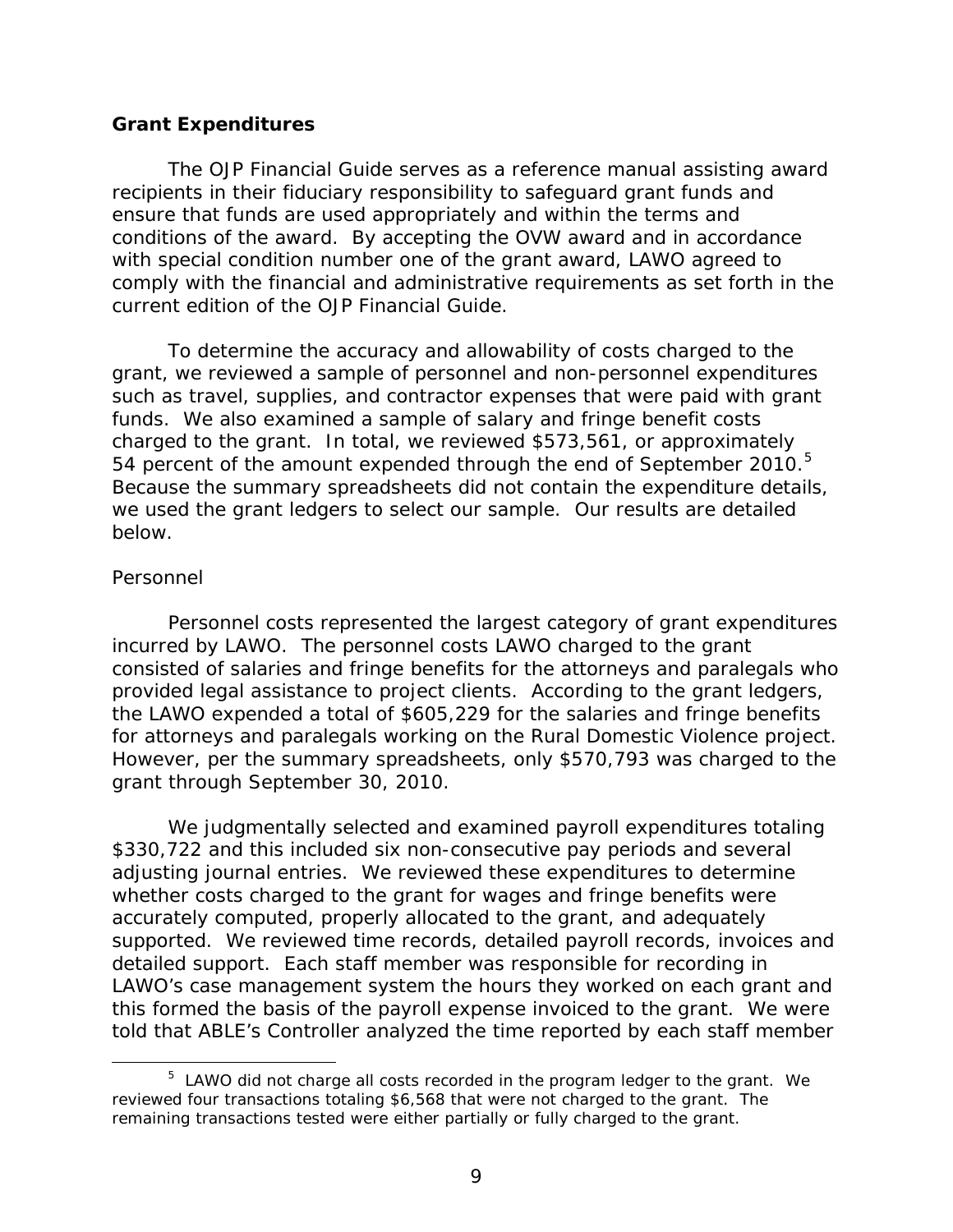in the case management system and calculated the personnel costs allocated to the grant for each individual. In general, we found the payroll expenditures to be accurately recorded, properly allocated to the grant, and adequately supported.

### *Non-Personnel Expenditures*

We reviewed 35 non-personnel transactions totaling \$242,839 to determine if the expenditures were adequately supported, correctly authorized, appropriately classified, and properly charged to the grant, when appropriate. These transactions consisted of payments for items such as supplies, travel, and contractor expenses. We compared the transactions to the OJP-approved budget and traced the transactions to supporting documents. Based on our review, we determined that the expenditures were properly supported, authorized, classified, accurately recorded in program ledgers, and charged to the grant, when appropriate.

### <span id="page-14-0"></span>**Budget Management and Control**

According to the *OJP Financial Guide*, a grantee may transfer funds between approved budget categories without OJP approval if the total transfers are 10 percent or less than the award amount. We determined whether the budgets were adhered to by comparing the actual amounts charged to each budget category to the OJP-approved budgets.

ABLE's Controller monitored the grant budget to ensure that overall spending was within the grant budget by spending category. This was done by maintaining cumulative totals on the summary spreadsheets.

We compared the OJP-approved grant budgets against the expenditures shown on the summary spreadsheets. As illustrated in Table 4, we found that expenditures in almost all categories were less than the budgeted amounts except for supplies, which exceeded the approved budget level by \$9,496. As the over-expenditure in this category was less than 10 percent of the total amount awarded, LAWO did not exceed the allowable transfer amount and, therefore, was not required to request approval to use the funds in this manner.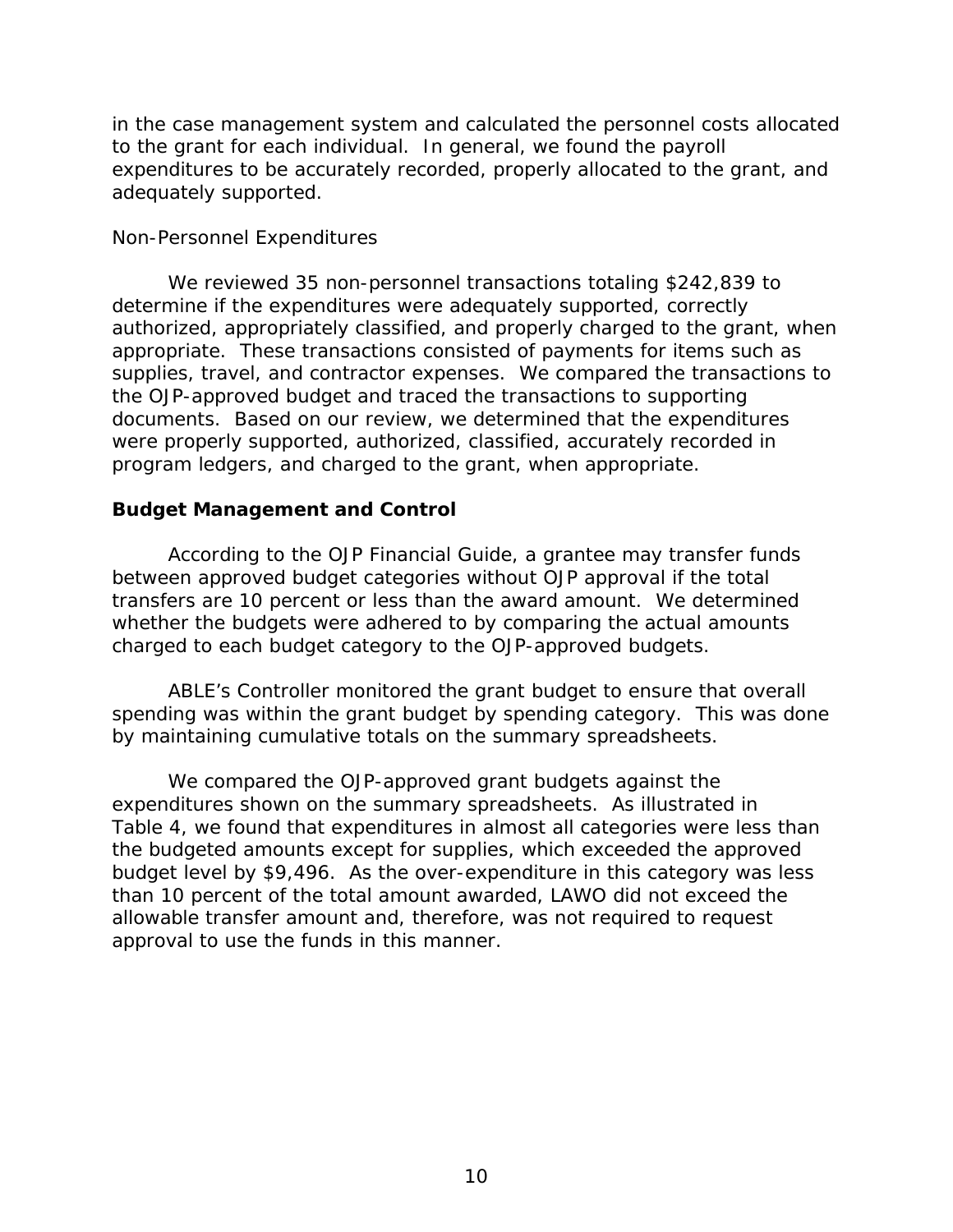| <b>COST</b><br><b>CATEGORY</b>      | <b>REVISED</b><br><b>ORIGINAL</b><br><b>GRANT</b><br>BUDGET <sup>6</sup> | <b>SUPPLEMENTAL</b><br><b>GRANT BUDGET</b> | <b>COMBINED</b><br><b>TOTAL BUDGET</b> | <b>EXPENDITURES</b><br><b>PER SUMMARY</b><br><b>SPREADSHEETS</b><br><b>THROUGH</b><br>9/30/10 | <b>AMOUNT IN</b><br><b>EXCESS OF</b><br><b>CATEGORY</b><br><b>BUDGET</b> |
|-------------------------------------|--------------------------------------------------------------------------|--------------------------------------------|----------------------------------------|-----------------------------------------------------------------------------------------------|--------------------------------------------------------------------------|
| Personnel                           | \$325,118                                                                | \$250,639                                  | \$575,757                              | \$473,287                                                                                     | \$0                                                                      |
| <b>Fringe</b><br><b>Benefits</b>    | 97,550                                                                   | 65,988                                     | 163,538                                | 97,506                                                                                        | $\Omega$                                                                 |
| <b>Travel</b>                       | 30,384                                                                   | 26,939                                     | 57,323                                 | 42,727                                                                                        | $\mathbf 0$                                                              |
| Equipment                           | $\overline{O}$                                                           | $\Omega$                                   | $\mathbf{O}$                           | $\mathbf{O}$                                                                                  | $\Omega$                                                                 |
| <b>Supplies</b>                     | 21,737                                                                   | 12,380                                     | 34,117                                 | 43,613                                                                                        | 9,496                                                                    |
| Construction                        | $\Omega$                                                                 | $\Omega$                                   | $\mathbf{O}$                           | $\overline{O}$                                                                                | $\mathbf{O}$                                                             |
| Contract                            | 302,130                                                                  | 256,770                                    | 558,900                                | 307,034                                                                                       | $\Omega$                                                                 |
| Other                               | 25,528                                                                   | 18,882                                     | 44,410                                 | 16,233                                                                                        | $\mathbf{O}$                                                             |
| <b>TOTAL DIRECT</b><br><b>COSTS</b> | \$802,447                                                                | \$631,598                                  | \$1,434,045                            | \$980,400                                                                                     | <b>NA</b>                                                                |
| <b>Indirect</b><br>Costs            | 86,905                                                                   | 68,402                                     | 155,307                                | 83,923                                                                                        | $\Omega$                                                                 |
| <b>TOTAL</b>                        | \$889,352                                                                | \$700,000                                  | \$1,589,352                            | \$1,064,323                                                                                   |                                                                          |

**TABLE 4. LAWO BUDGET MANAGEMENT AND CONTROL**

Source: Office of Justice Programs and LAWO accounting records

#### <span id="page-15-0"></span>**Indirect Costs**

The *OJP Financial Guide* states that indirect costs are costs that are not readily assignable to a particular project, but are necessary to the operation of the organization and the performance of the project. Indirect costs are calculated as a percentage of direct costs. We determined that the LAWO had a federally approved final indirect cost rate of 10.83 percent from the Social Security Administration for 2006 and were allowed to use this rate until the Department of Justice approved a new rate. On October 19, 2010, they received from the Department of Justice a final indirect cost rate of 10.84 percent for 2008 and allowed a provisional rate of 10.84 percent through December 31, 2010, for 2009 and 2010. We tested a sample of indirect costs charged to the grant and found that the costs had been accurately calculated.

<span id="page-15-1"></span> <sup>6</sup>  $6$  We used budget amounts from Grant Adjustment Notice number 5, which changed some of the original grant budget amounts.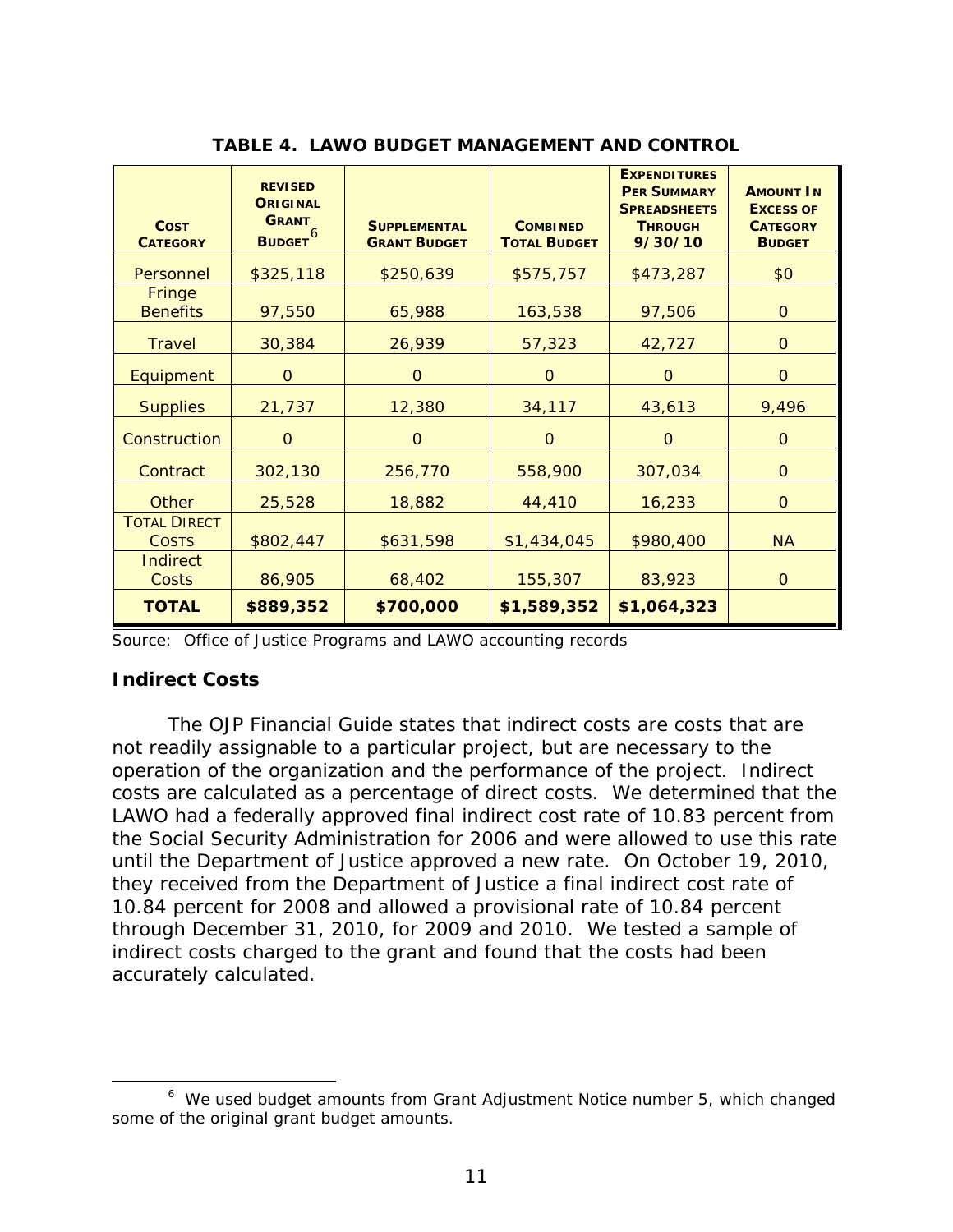### <span id="page-16-0"></span>**Grant Reporting**

The *OJP Financial Guide* states that two types of reports are to be submitted by the grantee. Financial Status Reports (FSR) provide information on monies spent and the unobligated amounts remaining in the grant.<sup>[7](#page-16-1)</sup> Program progress reports provide the OVW with information relevant to the performance of the project and other pertinent data.

### *Financial Status Reports*

The 2008 *OJP Financial Guide* stated that FSRs were due within 45 days after the end of the calendar quarter. The *OJP Financial Guide* was subsequently revised and, effective for the quarter beginning October 1, 2009, grantees were required to report expenditures on-line, using the Federal Financial Report (FFR) form, no later than 30 days after the end of the calendar quarter. As shown in Table 5, we reviewed six reports and determined that except for one report that was 2 days late, due to OJP transmission problems, the FSRs were submitted on time.

| No.           | <b>REPORT PERIOD</b><br><b>FROM - TO DATES</b> | <b>FSR</b><br><b>DUE DATES</b> | <b>DATE SUBMITTED</b> | <b>DAYS</b><br><b>LATE</b> |
|---------------|------------------------------------------------|--------------------------------|-----------------------|----------------------------|
|               | $04/01/09 - 06/30/09$                          | 08/14/09                       | 08/12/09              |                            |
| $\mathcal{P}$ | $07/01/09 - 09/30/09$                          | 11/14/09                       | 11/09/09              |                            |
| 3             | $10/01/09 - 12/31/09$                          | 01/30/10                       | 01/29/10              |                            |
|               | $01/01/10 - 03/31/10$                          | 04/30/10                       | 05/02/10              |                            |
| 5             | $04/01/10 - 06/30/10$                          | 07/30/10                       | 07/30/10              |                            |
|               | $07/01/10 - 09/30/10$                          | 10/30/10                       | 10/25/10              |                            |

**TABLE 5. TIMELINESS OF LAWO FINANCIAL STATUS REPORTS**

Source: Office of Justice Programs

As mentioned previously, ABLE did not make adjusting journal entries in a timely manner and the grant ledgers included other project costs not charged to the grant. As a result, the grant general ledger could not be reconciled to the financial reports. However, as shown in Table 6 we were generally able to confirm the accuracy of the FSRS against the summary spreadsheets. We identified one transaction that ABLE omitted from the reported expenditure total in the quarter ended June 30, 2010, but reported in the subsequent report for the quarter ended September 30, 2010.

<span id="page-16-1"></span> $\overline{7}$  $\frac{7}{1}$  The grantee filed FSRs to report its grant expenditures until the last quarter of 2009 when the FSRs were replaced with Federal Financial Reports.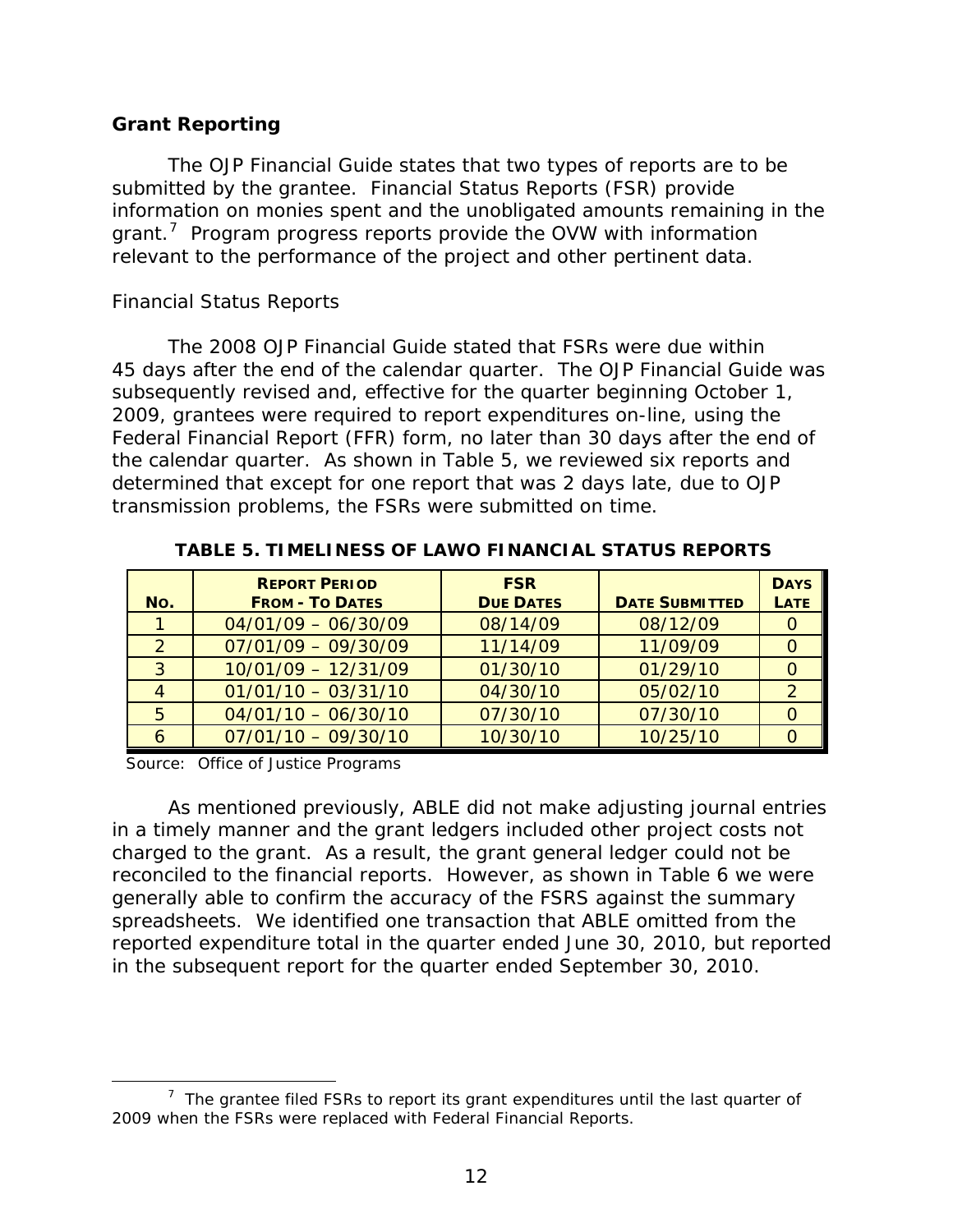| <b>REPORT PERIOD</b><br><b>ENDED</b> | <b>EXPENDITURES PER</b><br><b>GRANT SUMMARY</b><br><b>SPREADSHEET</b> | <b>GRANT EXPENDITURES</b><br><b>PER FSR</b> | <b>DIFFERENCE</b> |
|--------------------------------------|-----------------------------------------------------------------------|---------------------------------------------|-------------------|
| 06/30/09                             | \$90,159                                                              | \$90,159                                    | \$<br>$\Omega$    |
| 09/30/09                             | 110,645                                                               | 110,645                                     | $\Omega$          |
| 12/31/09                             | 123,568                                                               | 123,568                                     | 0                 |
| 03/31/10                             | 45,463                                                                | 45,463                                      | $\Omega$          |
| 06/30/10                             | 65,450                                                                | 64,243                                      | 1,207             |
| 09/30/10                             | 64,058                                                                | 65,265                                      | (1, 207)          |

**TABLE 6. COMPARISON OF LAWO's SUMMARY SPREADSHEET DATA TO FSRs**

Source: Office of Justice Programs and LAWO records

*Categorical Assistance Progress Reports*

According to the *OJP Financial Guide*, Categorical Assistance Progress Reports are due semiannually on January 30 and July 30 for the life of the grant. We reviewed three recently filed progress reports and determined that the grantee submitted them in a timely manner except for the June 30, 2009, report that was filed 1 day late, as seen in Table 7. In addition, the data in the three reports that the grantee submitted was supported by documentation about the grant-funded activities.

**TABLE 7. TIMELINESS OF CATEGORICAL ASSISTANCE PROGRESS REPORTS**

| No. | <b>REPORT PERIOD</b><br><b>FROM - TO DATES</b> | <b>DUE DATE</b> | <b>DATE SUBMITTED</b> | <b>DAYS LATE</b> |
|-----|------------------------------------------------|-----------------|-----------------------|------------------|
|     | $01/01/09 - 06/30/09$                          | 07/30/09        | 07/31/09              |                  |
|     | $07/01/09 - 12/31/09$                          | 01/30/10        | 01/30/10              |                  |
|     | $01/01/10 - 06/30/10$                          | 07/30/10        | 07/30/10              |                  |

Source: Office of Justice Programs

#### <span id="page-17-0"></span>**Compliance with Grant Requirements**

We conducted interviews with grantee officials and obtained and reviewed documentation regarding the grantee's compliance with grant requirements and the special conditions of the grant award. Based on our review of the documents provided, we found that the grantee generally complied with the requirements of the grant, except as noted in the Accounting and Internal Controls section of the report.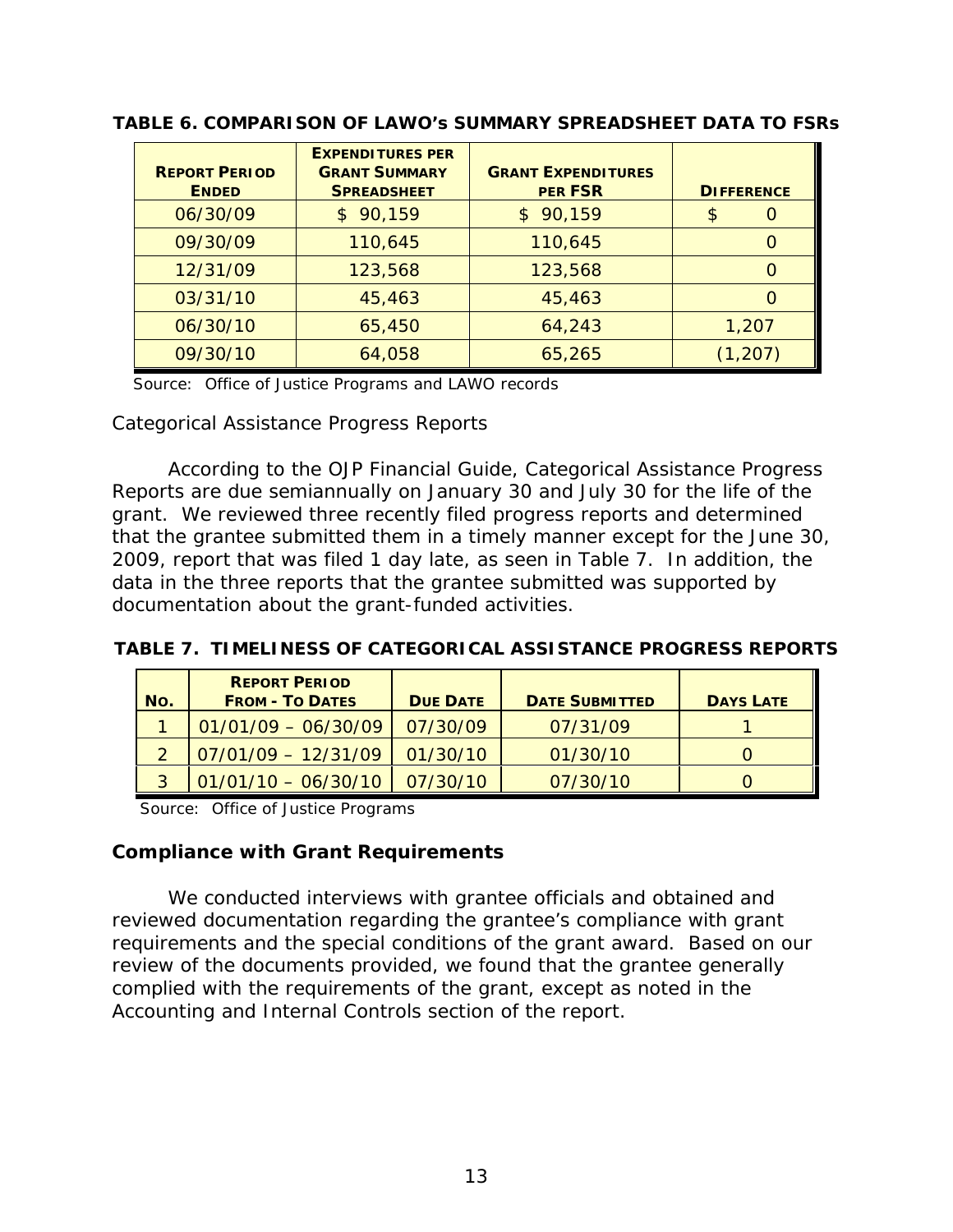#### <span id="page-18-0"></span>**Program Performance and Accomplishment**

According to award documentation, the goals of the grant were to: (1) strengthen the collaboration and advocacy at the Family Justice Center (FJC) of Northwest Ohio; (2) develop faith-based initiatives for the FJC; (3) maintain critical legal services in 11 rural counties in collaboration with holistic services provided by victim advocates; and (4) strengthen collaboration in 15 non-FJC rural counties for a more effective coordinated community response to domestic violence, stalking, and sexual assault.

The objectives needed to achieve the grant goals were to: (1) conduct annual training for FJC partners to create a multi-county advocate network to strengthen the collaboration and support among advocates and create on-site survivor centers with activities to build a survivor support network; (2) establish a long-term partnership with churches and other faith-based programs to help victims obtain emergency funds, provide chaplain services, and provide volunteers to assist with holistic support programs such as micro-economic enterprises, financial management programs, trauma recovery groups, peer support initiatives, and healing activities; (3) develop a holistic screening process and protocols through legal aid partnership with community advocacy agencies and outreach to migrant/immigrant victims through legal aid partnership with community advocacy agencies; and (4) attend national training classes and the Ohio Domestic Violence Network training to learn model programs, protocols, and practices; train partner agencies in 21 rural counties on model programs, protocols, and practices; and strengthen collaborative relationships in the 15 non-FJC counties.

To determine if LAWO met the objectives of the grant, we interviewed grantee officials and several sub-grantee representatives and toured an FJC facility. Further, we identified and interviewed end users benefiting from the program, determined that the grantee implemented training efforts, and that the grantee maintained newspaper articles illustrating the impact of the project has had on the community. Based on our observations, interviews, and documentation reviewed, we were able to corroborate that the services being provided were aligned with grant goals.

### <span id="page-18-1"></span>**Monitoring Subgrantees and Contractors**

According to the 2008 and 2009 *OJP Financial Guides*, grantees should ensure that they monitor subrecipients and organizations under contract to them in a manner that will ensure compliance with their own overall financial management and program requirements. We interviewed LAWO's grant administrator and reviewed the memoranda of understanding (MOU) provided by the grantee and determined that there were 7 contractors and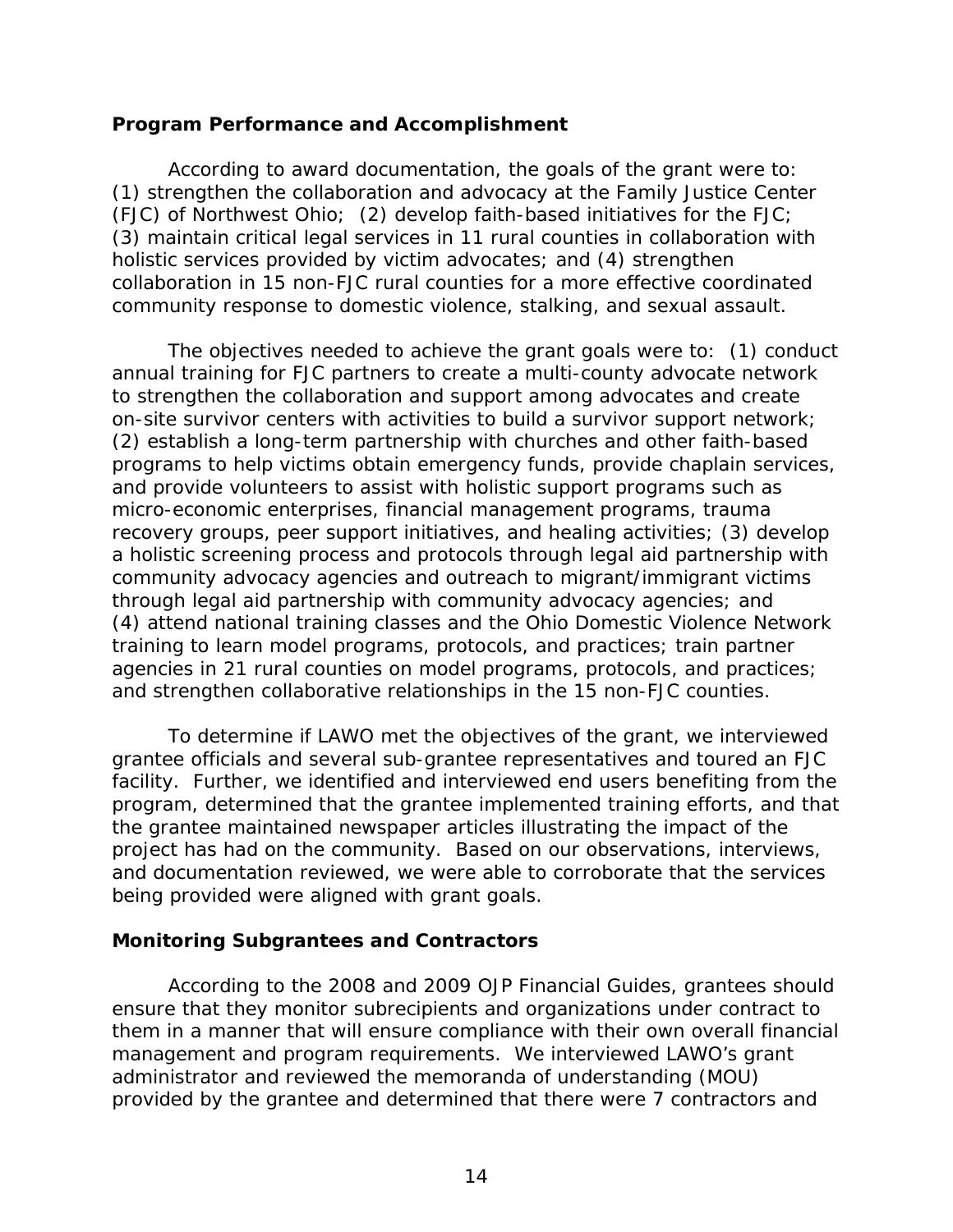11 subgrantees paid with grant funds. All seven of the contractors and six of the subgrantees provided services and support to victims of domestic violence, sexual assault, stalking, and child abuse; four of the subgrantees were individuals who shared the faith-based coordinator duties and one subgrantee was an individual who was designated as the chaplaincy/retreat coordinator. ABLE's CFO explained that the grantee did not conduct a formal financial management system evaluation of the subgrantees' financial management systems prior to making the award, as the subgrantees were identified in the grant application and were approved by DOJ. Further, LAWO had prior experience with the high level of professionalism by the subgrantees on other grants. All the subgrantee agreements required that their invoices be supported by detailed supporting documents and certified by each subgrantee's Executive Director. Based on these operating procedures, LAWO did not believe it was necessary to conduct a financial system evaluation. We found that LAWO had an MOU with each of the subgrantees. The MOU detailed the activities to be performed, a time schedule, the dollar amount of the agreement, and other policies and procedures to be followed.

Additionally, we determined that LAWO as the lead agency for this project had a Regional Domestic Violence Coordinator who monitored subgrantee and contractor performance through on-site visits, joint trainings, and monthly executive meetings to review performance against milestones and to discuss any related issues. Based on this, we believe that LAWO's monitoring of subgrantee and contractor activities was adequate.

However, we also determined that subgrantees were responsible for approving expenditures and the MOUs specify that subgrantees were to submit their billings directly to LAWO's fiscal agent, an ABLE employee. There was no evidence that LAWO reviewed subgrantee and contractor invoices to ensure actual charges were allowable and reasonable before the invoices were processed for payment by ABLE. During the exit conference, we discussed the apparent lack of review with LAWO and ABLE officials. The Regional Domestic Violence Coordinator explained that she is fully aware of the program costs being incurred at the locations in her area. She notifies ABLE that these expenditure have her approval via emails. Although LAWO never sees the invoices for the subgrantees and subcontractors at other program locations, most of these charges were for personnel costs which were supported by time records submitted to ABLE.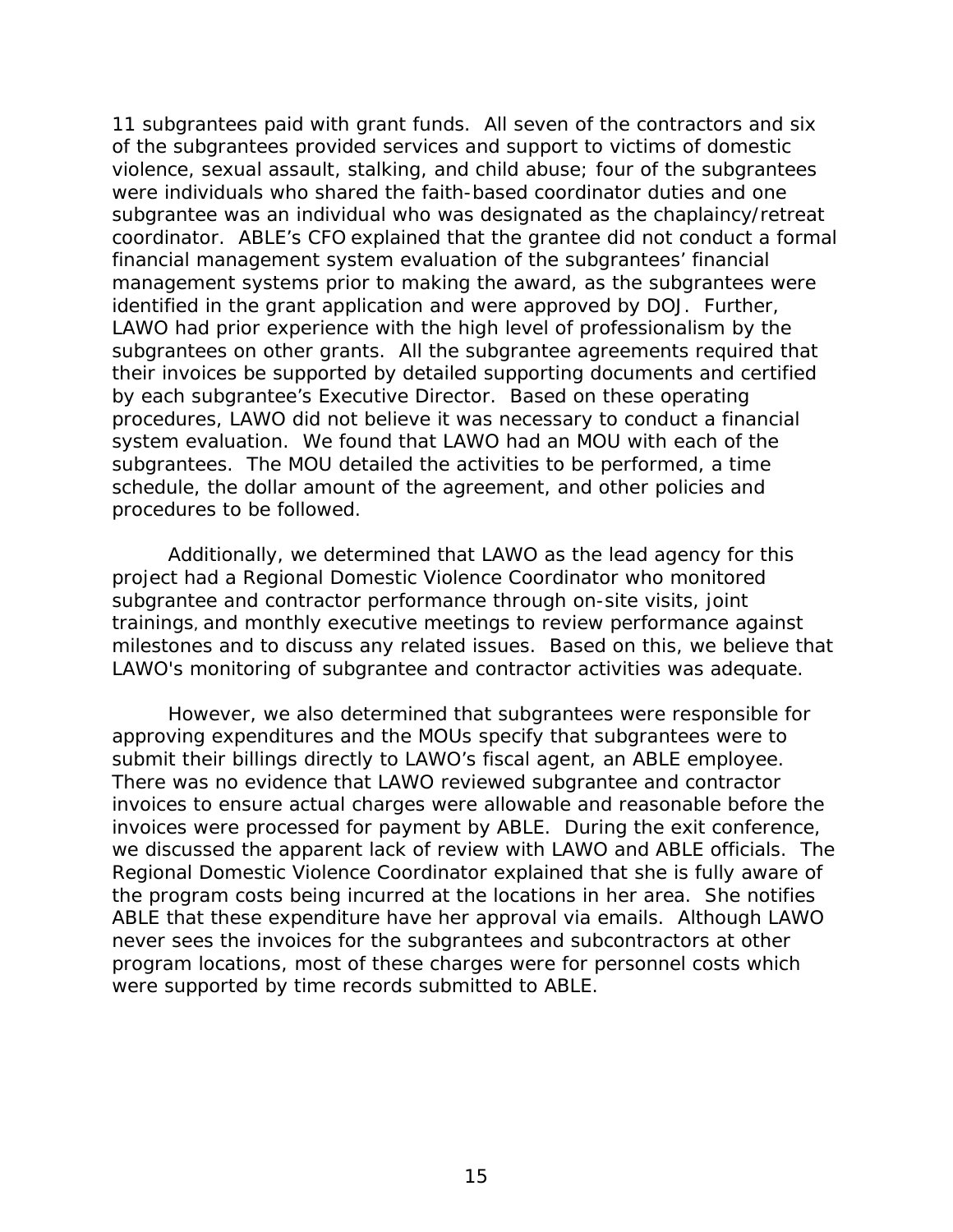### <span id="page-20-0"></span>**Views of Responsible Officials**

We discussed the results of our review with grantee officials throughout the audit and at a formal exit conference. Their comments on specific issues have been included in the appropriate sections of the report.

#### <span id="page-20-1"></span>**Recommendations**

We recommend that OVW:

- 1. Ensure that LAWO develops and implements procedures to ensure that the bank reconciliations performed by ABLE are performed and reviewed timely and appropriate action is taken on outstanding checks.
- 2. Require LAWO to increase its monitoring of ABLE's accounting operations done on its behalf, and implement procedures to ensure ABLE records all grant-related financial activity in the appropriate grant accounting records on a timely basis.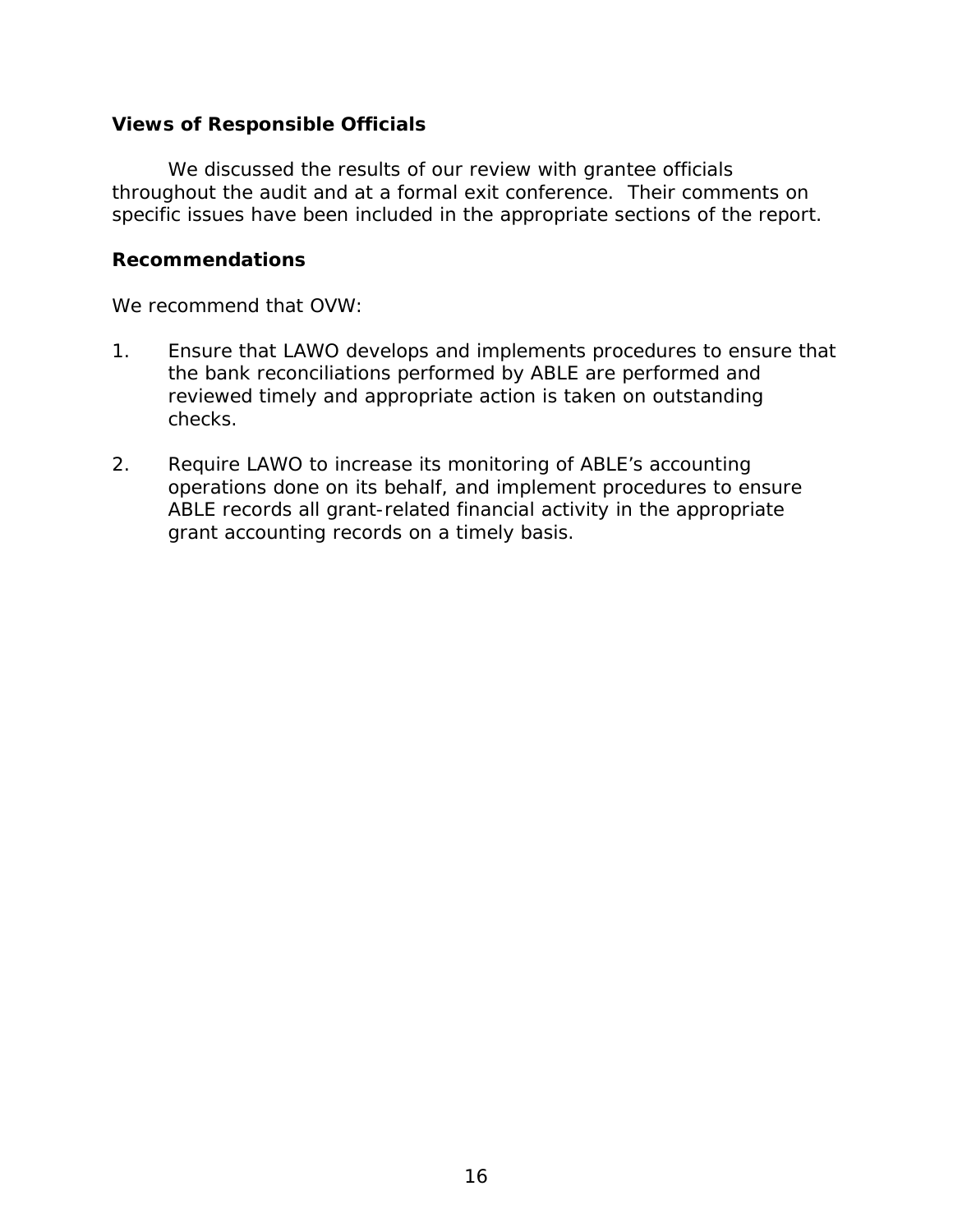# **OBJECTIVES, SCOPE, AND METHODOLOGY**

<span id="page-21-0"></span>The purpose of this grant audit was to determine whether reimbursements claimed for costs under the grant were allowable, supported, and in accordance with applicable laws, regulations, guidelines, and terms and conditions of the grant, and to determine program performance and accomplishments. The objective of our audit was to review performance in the following areas: (1) internal control environment; (2) drawdowns; (3) grant expenditures, including personnel costs and indirect costs; (4) budget management and control; (5) matching costs; (6) property management; (7) program income; (8) financial status and progress reports; (9) grant requirements; (10) program performance and accomplishments; and (11) monitoring of contractors and subgrantees. However, we determined that matching costs, property management, and program income were not applicable to this grant.

We conducted this performance audit in accordance with generally accepted government auditing standards. Those standards require that we plan and perform the audit to obtain sufficient, appropriate evidence to provide a reasonable basis for our findings and conclusions based on our audit objectives. We believe that the evidence obtained provides a reasonable basis for our findings and conclusions based on our audit objectives. Our audit concentrated on, but was not limited to, the grant project start date on September 1, 2007, through September 30, 2010. The LAWO incurred grant-related costs totaling \$1,064,323 and was reimbursed \$1,045,232 through September 30, 2010.

We tested compliance with what we consider the most important conditions of the grant. Unless otherwise stated in our report, the criteria we audit against are contained in the Office of Justice Programs *Financial Guide* and the award documents. In conducting our audit, we employed a judgmental sampling design to obtain broad exposure to numerous facets of the grant reviewed, such as dollar amounts or expenditure category. This non-statistical sample design does not allow projection of the test results to the universes from which the samples were selected. Our sample was selected from the detailed grant program ledgers and amounted to \$573,561 of the \$1,064,323 expended through September 30, 2010. $8$ 

<span id="page-21-1"></span> <sup>8</sup>  $8$  LAWO did not charge all of the program costs to the grant. We reviewed four transactions totaling \$6,568 that were not charged to the grant. The remaining transactions tested were either partially or fully charged to the grant.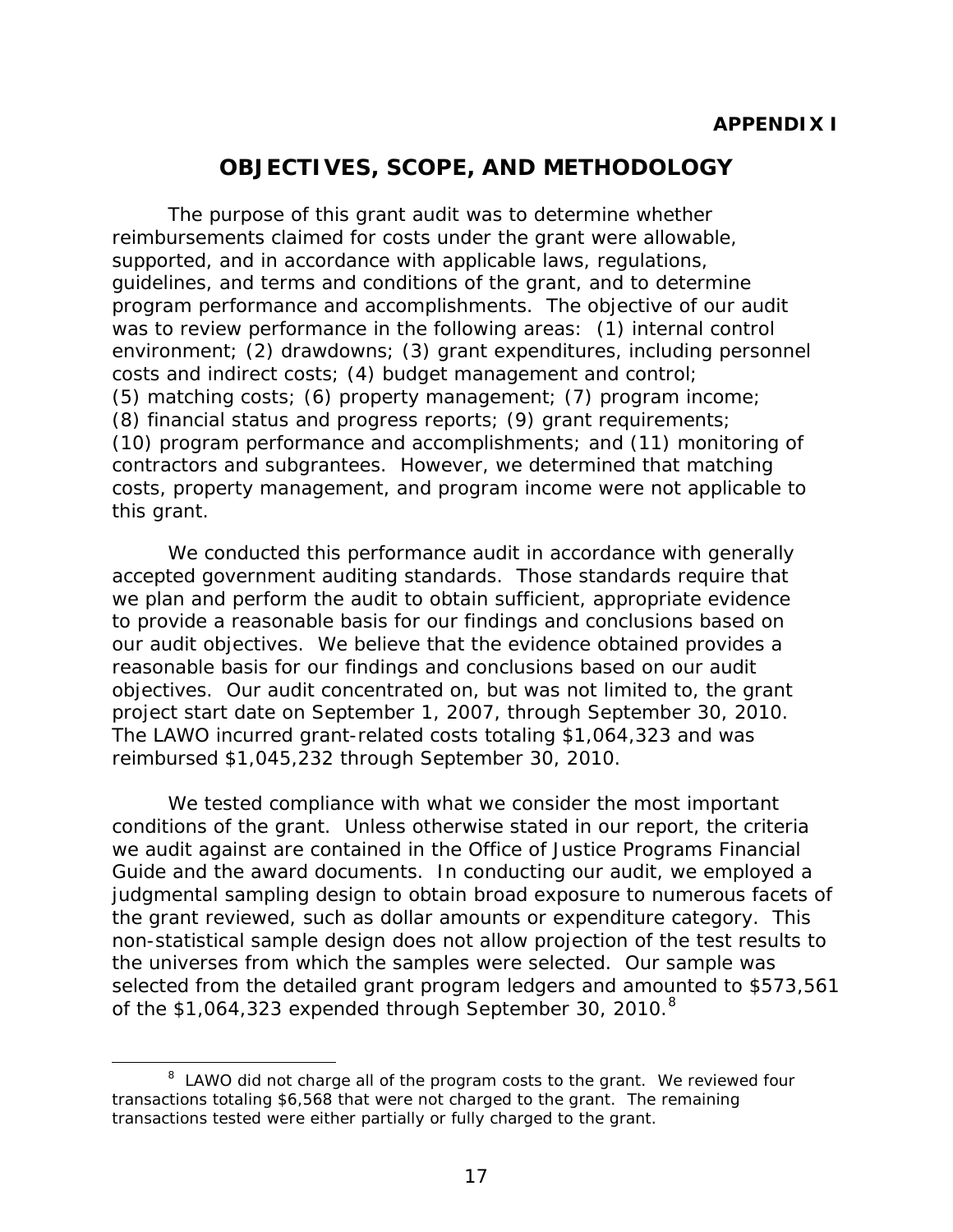In addition, we reviewed the timeliness and accuracy of FSRs and Progress Reports, assessed performance against grant objectives, and evaluated the grantee's monitoring of its contractors. However, we did not test the reliability of the financial management system as a whole. We did not rely on computer based data and it was not significant to our audit objectives.

As part of our grant audit procedures, we evaluated prior audits of LAWO and ABLE that were performed in the past 2 years. The grantee and its affiliate were both audited in 2009 by independent Certified Public Accountants and the results of these audits were reported in the Single Audit Reports that accompanied the Comprehensive Annual Financial Reports for the year ended December 31, 2009. The Single Audit Reports were prepared under the provisions of Office of Management and Budget Circular A-133. In reviewing the independent auditors' assessments, we determined that there were no control weaknesses or significant noncompliance issues related to the grantee, its affiliate, or LAWO's management of federal programs.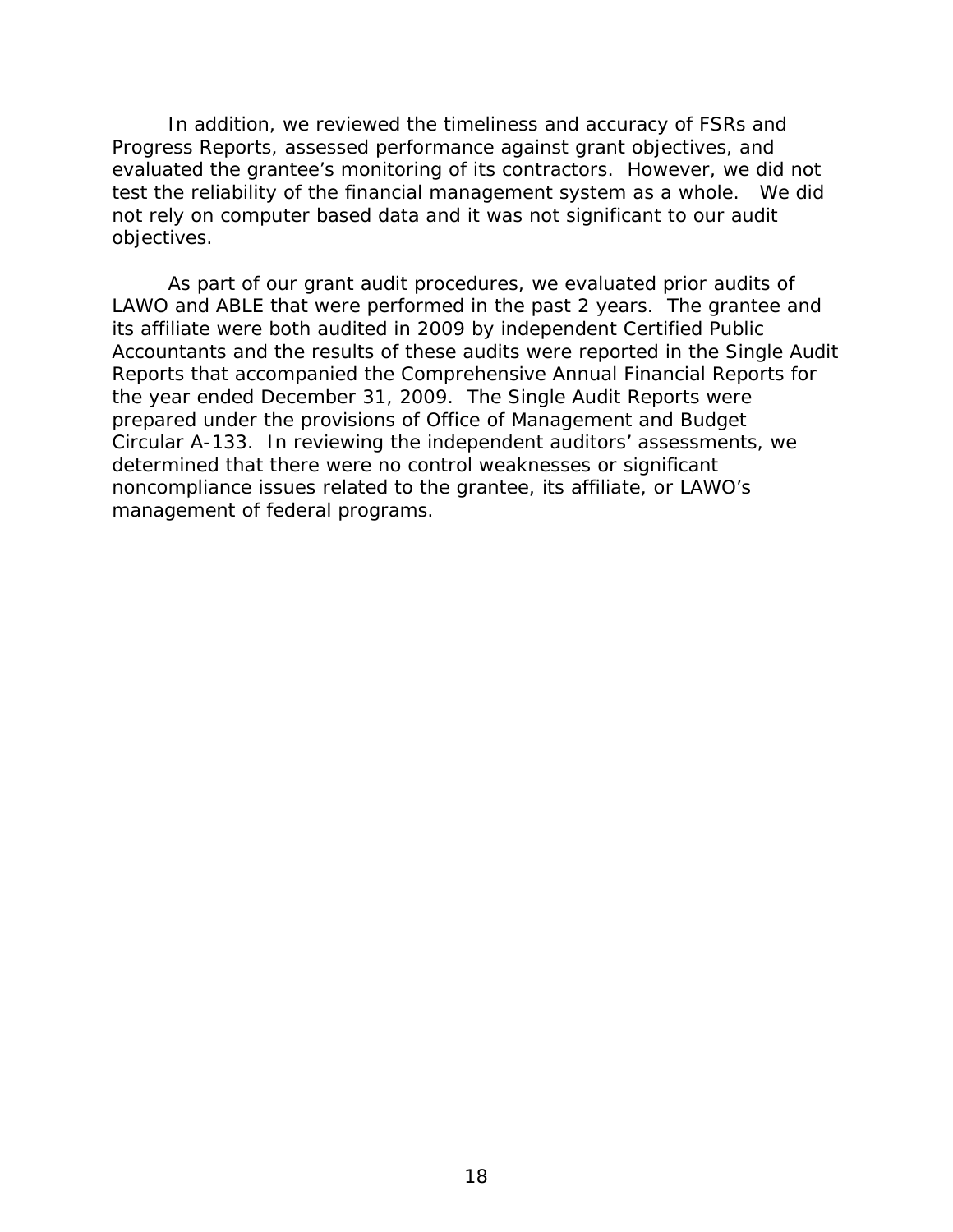### **APPENDIX II**

# **AUDITEE RESPONSE**

<span id="page-23-0"></span>

| <b>Legal Aid of</b><br><b>Western Ohio, Inc.</b>                                                        | October 18, 2011<br>Carol Taraszka<br><b>Regional Audit Manager</b><br>U.S. Department of Justice                                                                                                                                                                                                                                                                                                                                       |
|---------------------------------------------------------------------------------------------------------|-----------------------------------------------------------------------------------------------------------------------------------------------------------------------------------------------------------------------------------------------------------------------------------------------------------------------------------------------------------------------------------------------------------------------------------------|
| <b>Center for</b><br><b>Equal Justice</b><br>525 Jefferson<br>Avenue<br>Suite 400<br>Toledo, Ohio 43604 | Office of the Inspector General<br>Chicago Regional Audit Office<br>500 West Madison Street, Suite 1121<br>Chicago, IL 60661-2590<br>Re:<br>Draft Audit Report<br>Legal Aid of Western Ohio, Inc.<br>Office on Violence Against Women Grant                                                                                                                                                                                             |
| (419) 724.0030<br>$(877) 894 - 4599$                                                                    | Dear Ms. Taraszka:                                                                                                                                                                                                                                                                                                                                                                                                                      |
| $(419)$ 321 $\cdot$ 1582 fax<br>(888) 554.7415 TTY<br>www.lawolaw.org                                   | I have received and reviewed the draft audit report on the Audit of the<br>Office on Violence Against Women Grant awarded to Legal Aid of Western<br>Ohio, Inc. (LAWO) (grant number 2007-WR-AX-003J). I have the following<br>comments on the draft audit report:                                                                                                                                                                      |
|                                                                                                         | I accept and have taken steps to address the recommendations<br>1.<br>found on page 16 of the draft report. I attach to this letter a memorandum to the<br>Executive Director and Chief Financial Officer of Advocates for Basic Legal<br>Equality, Inc. regarding measures I have asked them to implement to comply with<br>those recommendations.                                                                                     |
|                                                                                                         | The draft report states in the last paragraph on page iii that certain<br>2.<br>internal control items listed earlier on the page and "other deficiencies" are<br>discussed in detail in the report. I request that the phrase "other deficiencies" be<br>deleted from the final report as I believe that the three items listed earlier on the<br>page constitute the deficiencies found during the audit.                             |
| LAWO is funded<br>in part by:<br><b>LSC</b><br>United Way                                               | I note that the draft report on page 5 states that the assessment<br>3.<br>"found that staff included experienced and qualified personnel, there was active<br>communication among staff and management, the organization experienced<br>relatively low turnover, financial duties were properly segregated, and the<br>operating procedures were formally documented" and that "ABLE·s control<br>environment was generally adequate". |
| <b>Community Partner</b>                                                                                | As noted all page 6 of the draft report, LAWO and ABLE are<br>4.<br>working to design and implement a more integrated payroll general ledger system                                                                                                                                                                                                                                                                                     |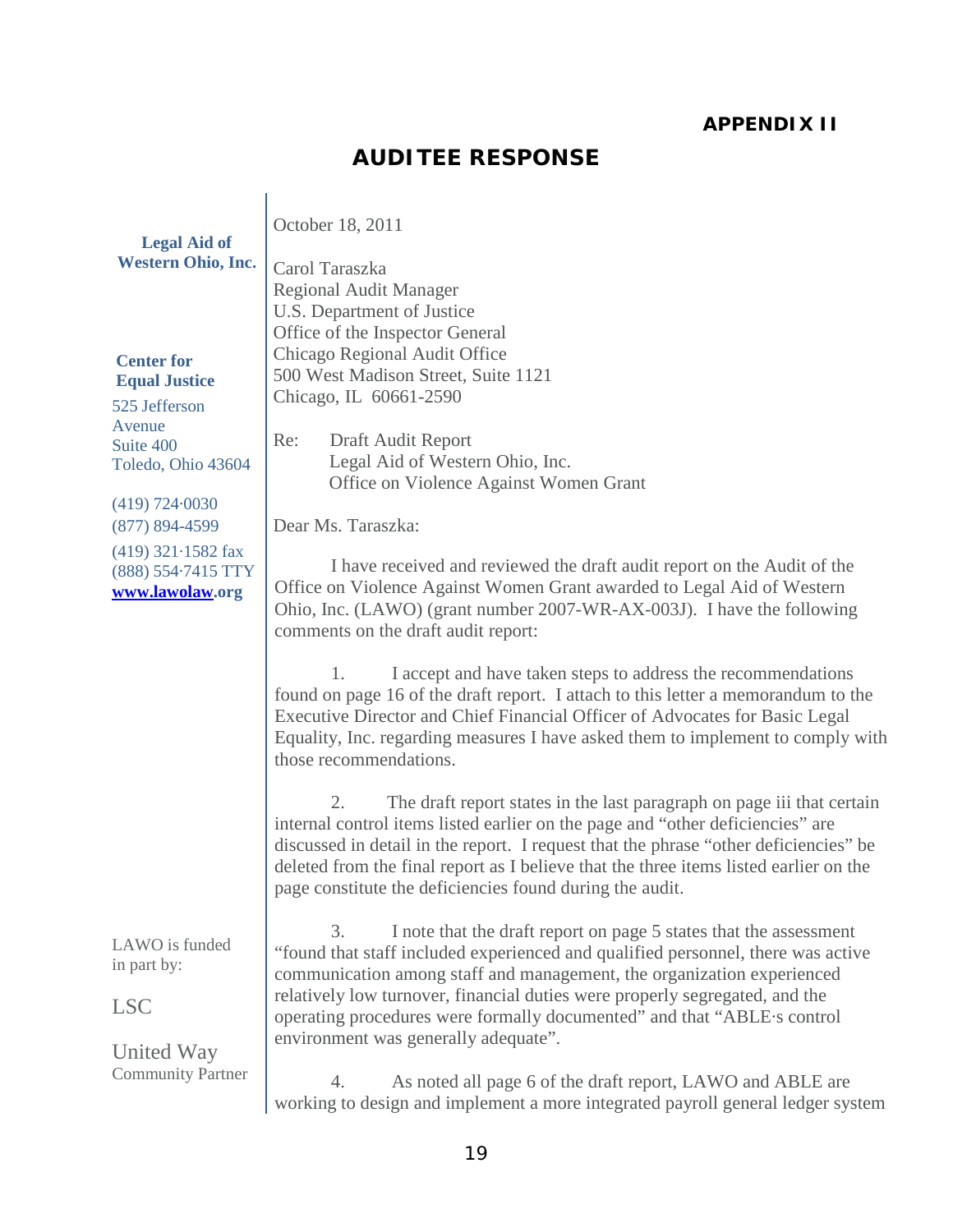Carol Taraszka October 18, 2011 Page Two

that will address the issue of the timeliness of entries onto the individual grant ledgers.

5. The two bank statements that the report noted were reviewed for reconciliation were both from January – one in 2009 and one in 2010. The reconciliation of those statements was delayed because the financial team was working to prepare for the outside audit. The team caught up on the reconciliation process after the audit preparation was completed. I nonetheless recognize the importance of remaining current with bank statement reconciliations despite an on-going audit process and have taken steps to address that issue with ABLE.

6. The draft report concluded that the services being provided under the grant "were aligned with grant goals" (page 14). We are proud of the work being done, in a multi-county rural environment, to ensure communities have a coordinated response to domestic violence and that survivors of domestic violence, sexual assault, and stalking have access to civil legal aid and other critically needed services. The work being done by LAWO and its numerous community partners around the Family Justice Center of Northwest Ohio is recognized nationally as an effective project and resource for survivors.

Thank you for the opportunity to comment on the draft report. Please let me know if you have any questions about these comments, or need additional information.

Sincerely,

 $/S/$ 

Kevin C. Mulder Executive Director

cc: U.S. Department of Justice, Office on Violence Against Women Joseph R. Tafelski, Executive Director, ABLE R. Paul, Chief Financial Officer, ABLE

Enc.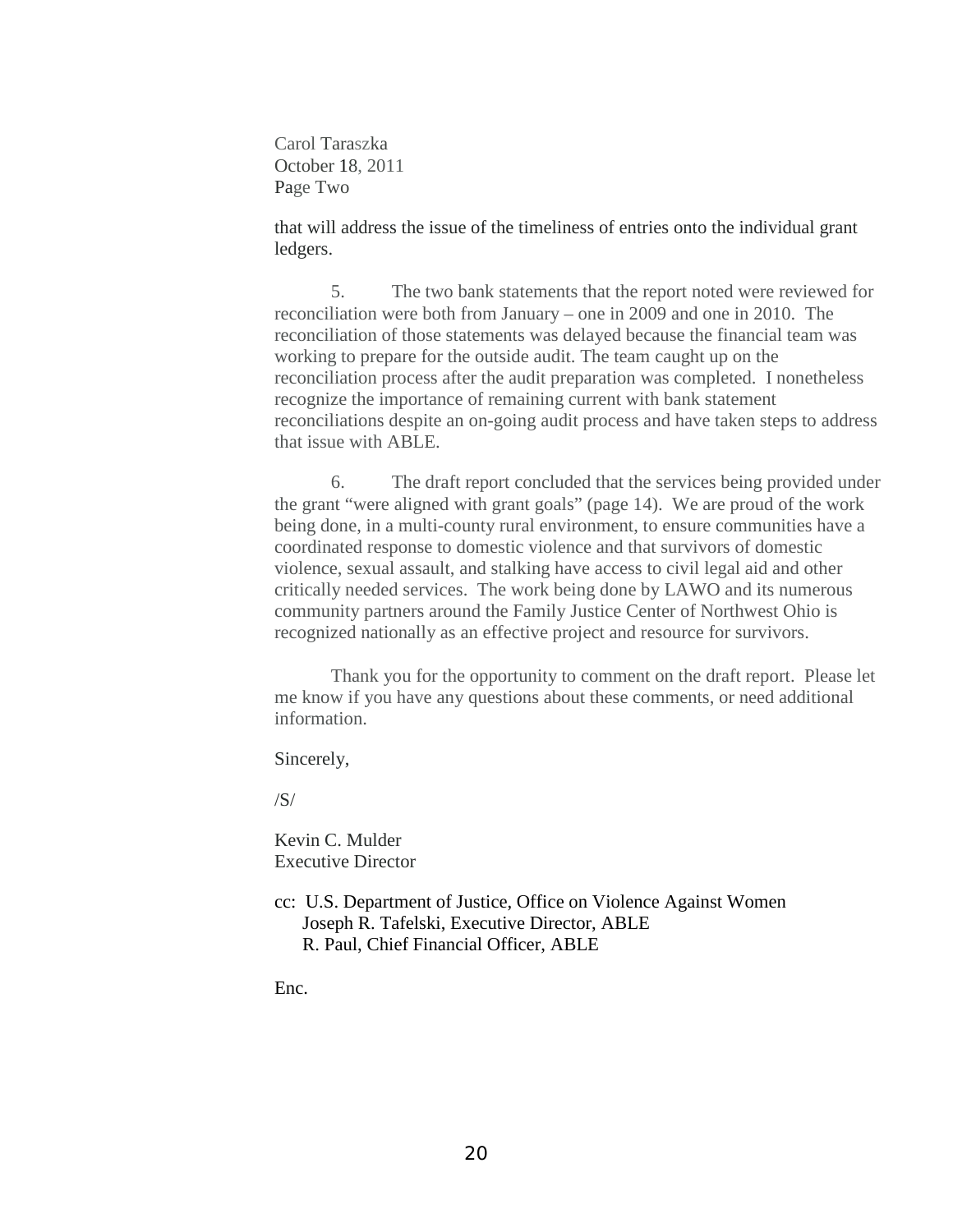|                                                                                                               | MEMORANDUM                                                                                                                                                                                                                                                                                                                                                                                                      |                                                                                                                                                                                                                                                                                                                                                                                                                                                                        |
|---------------------------------------------------------------------------------------------------------------|-----------------------------------------------------------------------------------------------------------------------------------------------------------------------------------------------------------------------------------------------------------------------------------------------------------------------------------------------------------------------------------------------------------------|------------------------------------------------------------------------------------------------------------------------------------------------------------------------------------------------------------------------------------------------------------------------------------------------------------------------------------------------------------------------------------------------------------------------------------------------------------------------|
| <b>Legal Aid of</b><br>Western Ohio, Inc.                                                                     | To:                                                                                                                                                                                                                                                                                                                                                                                                             | Joseph R. Tafelski, Executive Director<br>R. Paul Saggese, Chief Financial Officer<br>Advocates for Basic Legal Equality, Inc.                                                                                                                                                                                                                                                                                                                                         |
|                                                                                                               | From:                                                                                                                                                                                                                                                                                                                                                                                                           | Kevin C. Mulder, Executive Director<br>Legal Aid of Western Ohio, Inc.                                                                                                                                                                                                                                                                                                                                                                                                 |
| <b>Center for</b><br><b>Equal Justice</b><br>525 Jefferson<br>Avenue<br>Suite 400                             | Re:                                                                                                                                                                                                                                                                                                                                                                                                             | Draft Audit Report<br>United States Department of Justice<br>Office of the Inspector General                                                                                                                                                                                                                                                                                                                                                                           |
| Toledo, Ohio 43604                                                                                            | Date:                                                                                                                                                                                                                                                                                                                                                                                                           | October 27, 2011                                                                                                                                                                                                                                                                                                                                                                                                                                                       |
| (419) 724.0030<br>$(877) 894 - 4599$<br>$(419)$ 321 $\cdot$ 1582 fax<br>(888) 554-7415 TTY<br>www.lawolaw.org | I write to confirm our discussions regarding the draft report of the audit conducted<br>of Legal Aid of Western Ohio's Office on Violence Against Women Grant (grant<br>number 2007-WR-AX-0031). I have provided each of you with a copy of the<br>report and we have discussed the report's Findings and Recommendations. I<br>accept and agree with the recommendations found on page 16 of the draft report. |                                                                                                                                                                                                                                                                                                                                                                                                                                                                        |
|                                                                                                               |                                                                                                                                                                                                                                                                                                                                                                                                                 | I greatly appreciate the high quality administrative services that ABLE provides<br>LAWO, especially in the area of financial management. I also understand that the<br>beginning of the year may pose some timing issues for the finance department<br>arising out of the need to prepare for the annual audit while maintaining regular<br>department functions. At the same time, it is very important that we reconcile our<br>bank statements in a timely manner. |
|                                                                                                               |                                                                                                                                                                                                                                                                                                                                                                                                                 | To comply with the recommendations in the audit report, I am requesting that you<br>implement the following measures us soon as possible:                                                                                                                                                                                                                                                                                                                              |
|                                                                                                               | 1.                                                                                                                                                                                                                                                                                                                                                                                                              | No later than thirty (30) days after receipt of a bank statement,<br>present for my review and signature reconciliations of any and all statements from<br>LAWO bank accounts. The reconciliations should be initialed and dated by<br>appropriate members of the finance team in accordance with LAWO's Fiscal                                                                                                                                                        |
| LAWO is funded<br>in part by:                                                                                 |                                                                                                                                                                                                                                                                                                                                                                                                                 | Policies and Procedures.                                                                                                                                                                                                                                                                                                                                                                                                                                               |
| <b>LSC</b><br>United Way                                                                                      | 2.<br>for more than 90 days                                                                                                                                                                                                                                                                                                                                                                                     | Present along with the bank reconciliations a list of any<br>outstanding checks, with particular note of any checks that have been outstanding                                                                                                                                                                                                                                                                                                                         |
| <b>Community Partner</b>                                                                                      | 3.                                                                                                                                                                                                                                                                                                                                                                                                              | On a quarterly basis, record all grant-related financial activity in<br>the appropriate grant accounting records. All grant ledgers should be current on                                                                                                                                                                                                                                                                                                               |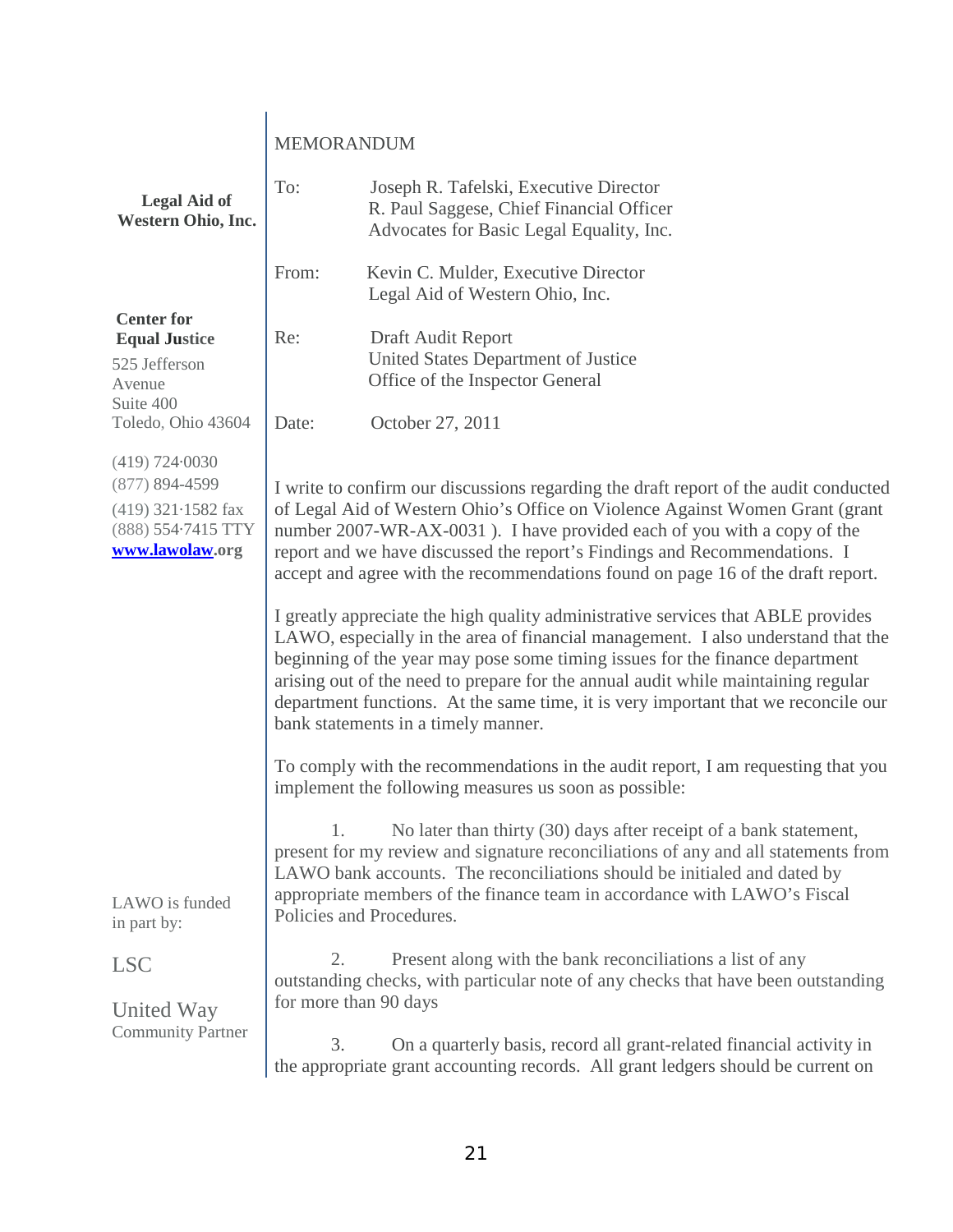at least a quarterly basis. I will schedule quarterly meetings, to be held within 30 days of the end of a quarter, to review the grant accounts.

Please consider these measures to be a part of and incorporated into the Operating Agreement between Legal Aid of Western Ohio, Inc. and Advocates for Basic Legal Equality, Inc.

Please let me know if you have any questions about these measures.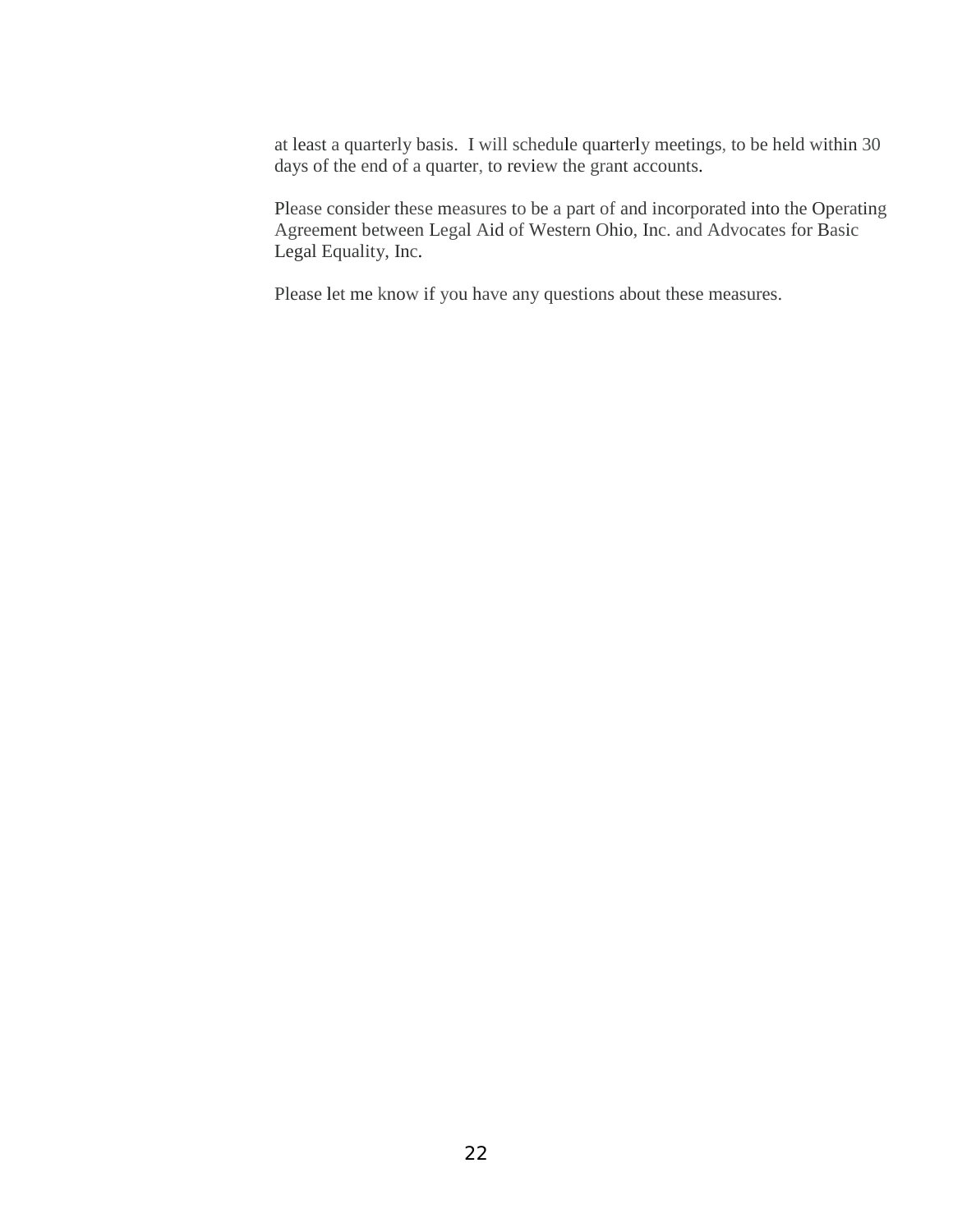# **APPENDIX III OFFICE ON VIOLENCE AGAINST WOMEN RESPONSE**

<span id="page-27-0"></span>

#### **U.S. Department of Justice**

*Office on Violence Against Women*

*Washington, D.C. 20531*

#### **MEMORANDUM**

| TO:             | Carol S. Taraszka<br><b>Regional Audit Manager</b><br>Chicago Regional Audit Office                       |
|-----------------|-----------------------------------------------------------------------------------------------------------|
| FROM:           | Susan B. Carbon<br>Director<br>Office on Violence Against Women                                           |
|                 | <b>Rodney Samuels</b><br><b>Audit Liaison</b><br>Office on Violence Against Women                         |
| <b>SUBJECT:</b> | Audit of the Office on Violence Against Women Grant Awarded to<br>Legal Aid of Western Ohio, Toledo, Ohio |

This memorandum is in response to your correspondence dated September 30, 2011 transmitting the above draft audit report for Legal Aid of Western Ohio (LAWO). We consider the subject report resolved and request written acceptance of this action from your office.

The report contains **two** recommendations and no questioned costs. The Office on Violence Against Women (OVW) agrees with the recommendations and is committed to working with the grantee to address each item and bring them to a close as quickly as possible. The following is an analysis of the audit recommendations:

**1. Ensure that LAWO develops and implements procedures to ensure that the bank reconciliations performed by ABLE are performed and reviewed timely and appropriate action is taken on outstanding checks.** 

We agree with this recommendation. We will coordinate with LAWO to be certain that they develop and implement procedures to ensure that the bank reconciliations performed by ABLE are performed and reviewed timely and appropriate action is taken on outstanding checks.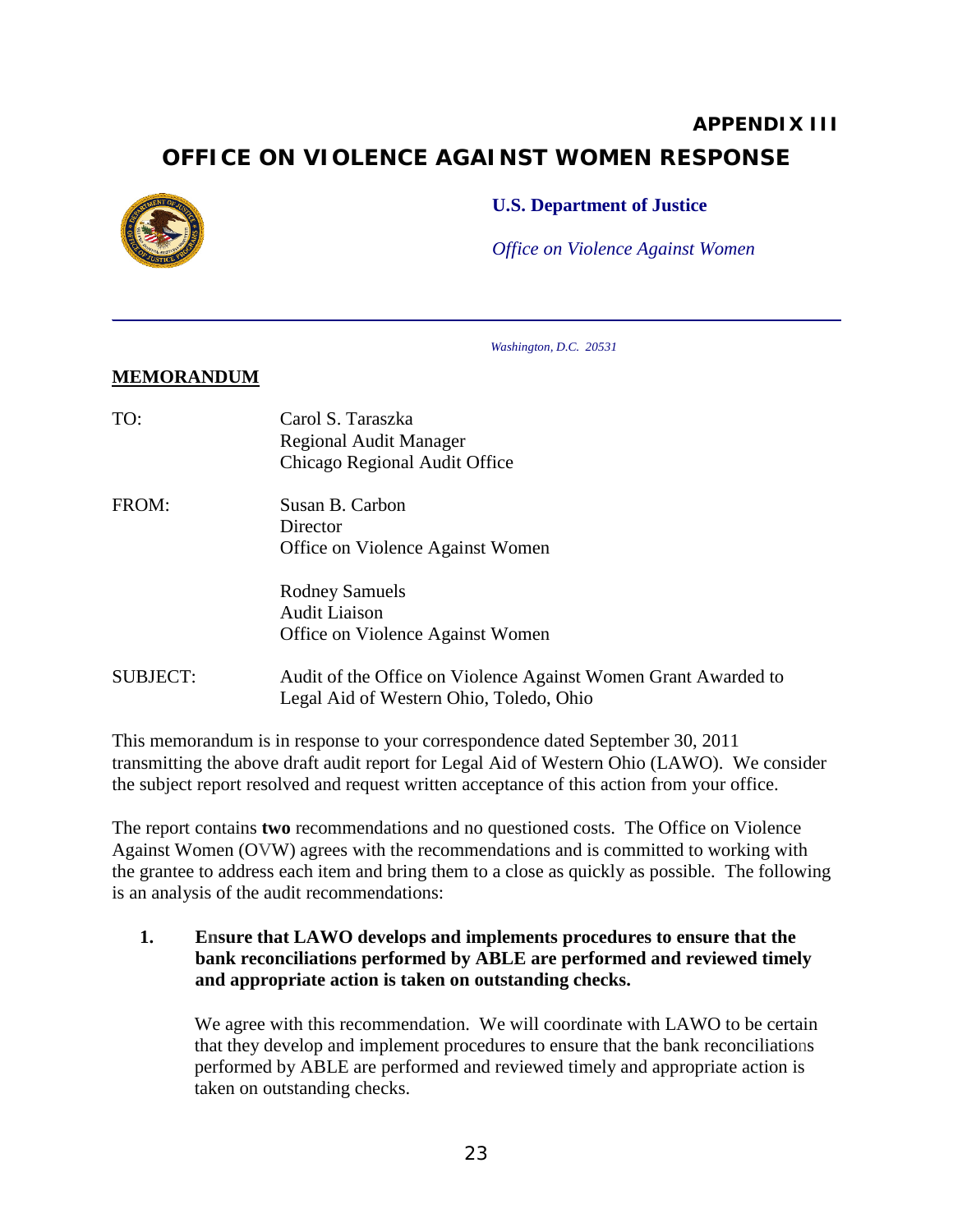**2. Require LAWO to increase its monitoring of ABLE's accounting operations done on its behalf, and implement procedures to ensure ABLE records all grant-related financial activity in the appropriate grant accounting records on a timely basis.** 

We agree with this recommendation. We will require LAWO to increase its monitoring of ABLE's accounting operations done on its behalf, and implement procedures to ensure ABLE records all grant-related financial activity in the appropriate grant accounting records on a timely basis.

We appreciate the opportunity to review and comment on the draft report. We will continue to work with LAWO to address each recommendation. If you have any questions or require additional information, please contact Rodney Samuels of my staff at (202) 514-9820.

cc: Richard Theis Assistance Director Audit Liaison Group Justice Management Division

> Angela Wood Budget Officer Office on Violence Against Women

> Debra Bright Program Specialist Office on Violence Against Women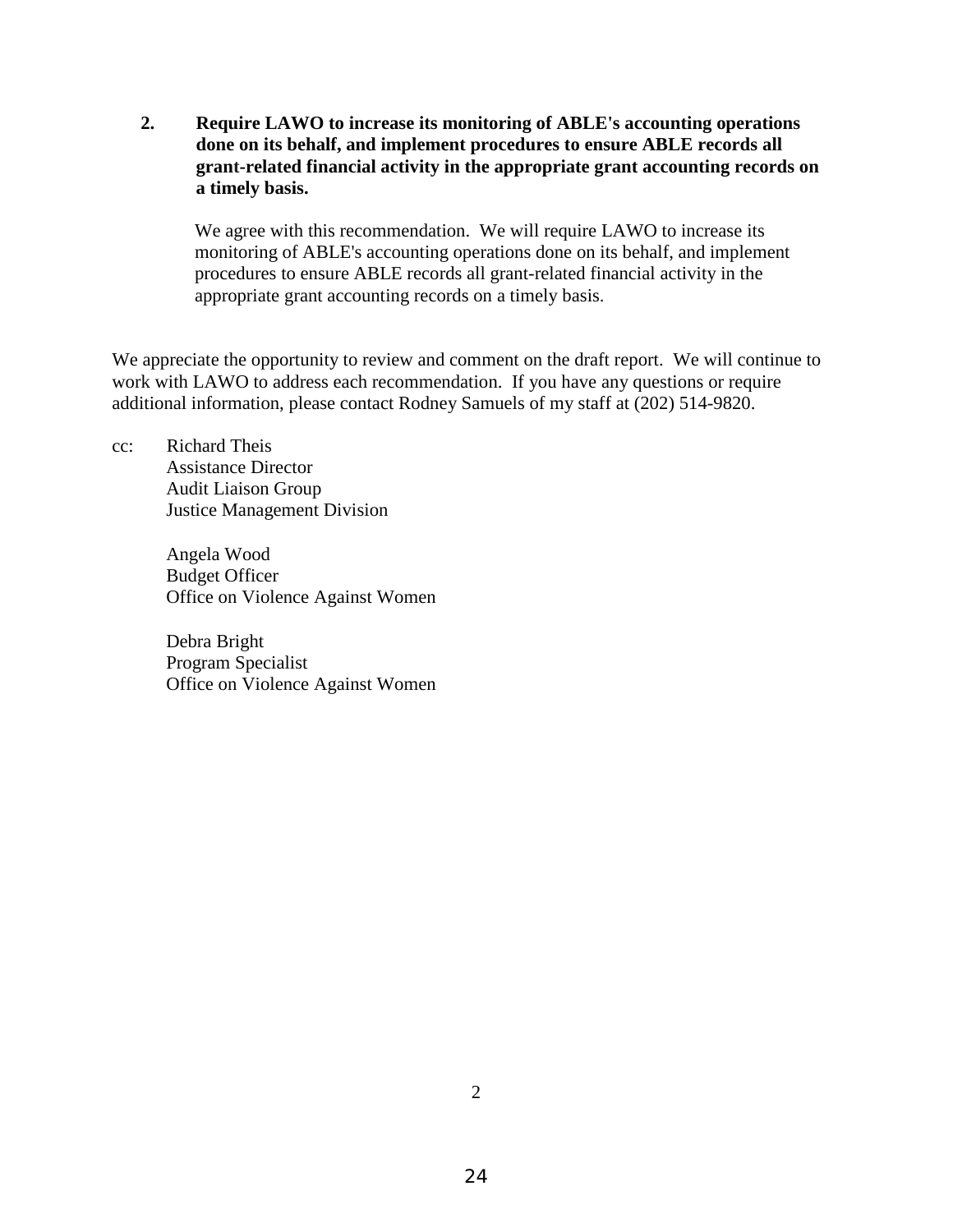# **OFFICE OF THE INSPECTOR GENERAL ANALYSIS AND SUMMARY OF ACTIONS NECESSARY TO CLOSE THE REPORT**

<span id="page-29-2"></span><span id="page-29-1"></span><span id="page-29-0"></span>The OIG provided a draft of this audit report to Legal Aid of Western Ohio, Incorporated (LAWO) and the Office on Violence Against Women (OVW). LAWO's response is incorporated in Appendix II of this final report, and OVW's response is incorporated as Appendix III. The following provides the OIG analysis of the responses and summary of actions necessary to close the report.

### **Recommendation Number**

1. **Resolved.** OVW concurred with our recommendation to ensure that LAWO develops and implements procedures to ensure that bank reconciliations performed by ABLE are performed and reviewed timely and appropriate action is taken on outstanding checks. OVW stated in its response that it will coordinate with LAWO to be certain they develop and implement these procedures. In its response, LAWO stated that no later than 30 days after the receipt of the bank statements the Executive Director will be presented with the completed bank statement reconciliation for his review. The reconciliation will be initialed and dated by the appropriate members of the finance team who performed the bank reconciliation. In addition to the bank reconciliation the Executive Director shall be presented with a list of any outstanding checks, with particular note of any checks outstanding for more than 90 days.

 This recommendation can be closed when we receive evidence that LAWO has developed and implemented procedures to ensure that the bank reconciliations performed by ABLE are performed and reviewed timely and appropriate action is being taken on outstanding checks.

2. **Resolved.** OVW concurred with our recommendation to require LAWO to increase its monitoring of ABLE's accounting operations done on its behalf and implement procedures to ensure ABLE records all grant-related financial activity in the appropriate grant accounting records on a timely basis. OVW stated in its response that it will require LAWO to increase its monitoring of ABLE's accounting operations done on its behalf and implement procedures to ensure ABLE records all grant-related financial activity in the appropriate grant accounting records on a timely basis. In its response, LAWO